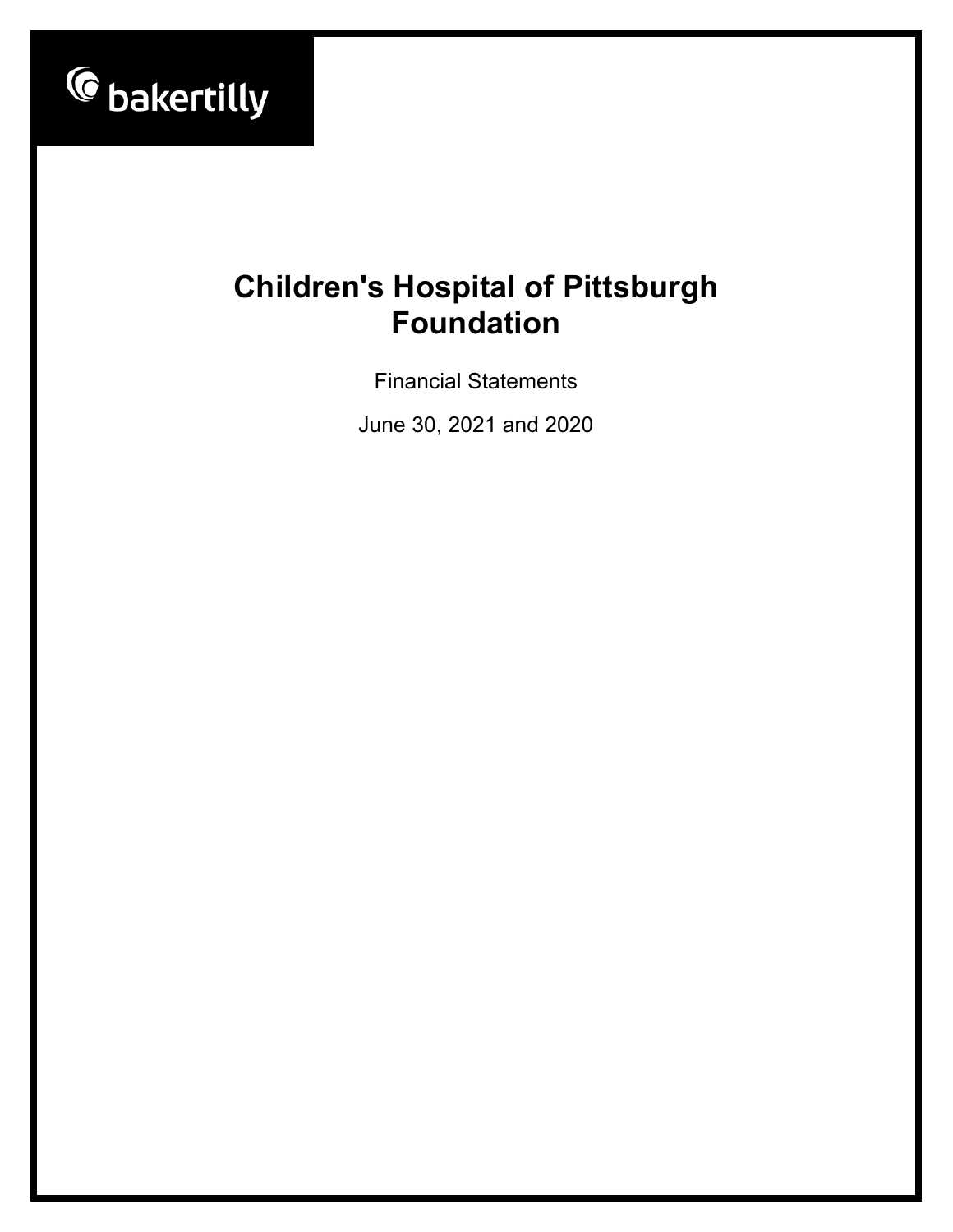Table of Contents June 30, 2021 and 2020

|                                                    | P <u>age</u> |
|----------------------------------------------------|--------------|
| <b>Independent Auditors' Report</b>                |              |
| <b>Financial Statements</b>                        |              |
| <b>Statements of Financial Position</b>            | 2            |
| Statements of Activities and Changes in Net Assets | 3            |
| <b>Statements of Cash Flows</b>                    | 4            |
| Notes to Financial Statements                      | 5            |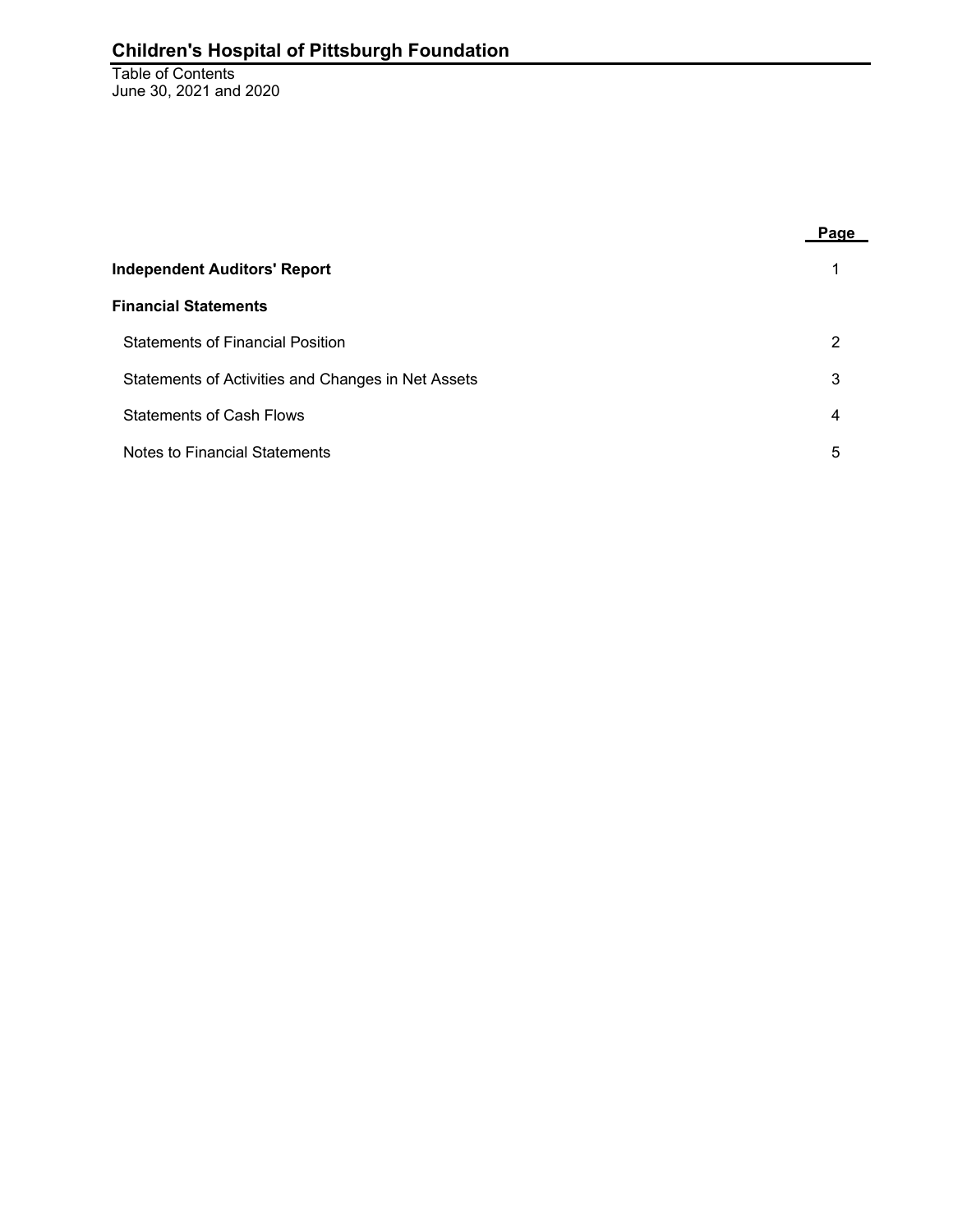

# **Independent Auditors' Report**

To the Board of Directors of Children's Hospital of Pittsburgh Foundation

We have audited the accompanying financial statements of Children's Hospital of Pittsburgh Foundation, which comprise the statements of financial position as of June 30, 2021 and 2020, and the related statements of activities and changes in net assets and cash flows for the years then ended, and the related notes to the financial statements.

#### **Management's Responsibility for the Financial Statements**

Management is responsible for the preparation and fair presentation of these financial statements in accordance with accounting principles generally accepted in the United States of America; this includes the design, implementation and maintenance of internal control relevant to the preparation and fair presentation of financial statements that are free from material misstatement, whether due to fraud or error.

#### **Auditors' Responsibility**

Our responsibility is to express an opinion on these financial statements based on our audits. We conducted our audits in accordance with auditing standards generally accepted in the United States of America. Those standards require that we plan and perform the audit to obtain reasonable assurance about whether the financial statements are free from material misstatement.

An audit involves performing procedures to obtain audit evidence about the amounts and disclosures in the financial statements. The procedures selected depend on the auditor's judgment, including the assessment of the risks of material misstatement of the financial statements, whether due to fraud or error. In making those risk assessments, the auditor considers internal control relevant to the entity's preparation and fair presentation of the financial statements in order to design audit procedures that are appropriate in the circumstances, but not for the purpose of expressing an opinion on the effectiveness of the entity's internal control. Accordingly, we express no such opinion. An audit also includes evaluating the appropriateness of accounting policies used and the reasonableness of significant accounting estimates made by management, as well as evaluating the overall presentation of the financial statements.

We believe that the audit evidence we have obtained is sufficient and appropriate to provide a basis for our audit opinion.

#### **Opinion**

In our opinion, the financial statements referred to above present fairly, in all material respects, the financial position of Children's Hospital of Pittsburgh Foundation as of June 30, 2021 and 2020, and the changes in its net assets and its cash flows for the years then ended in accordance with accounting principles generally accepted in the United States of America.

Baker Tilly US, LLP

Pittsburgh, Pennsylvania October 8, 2021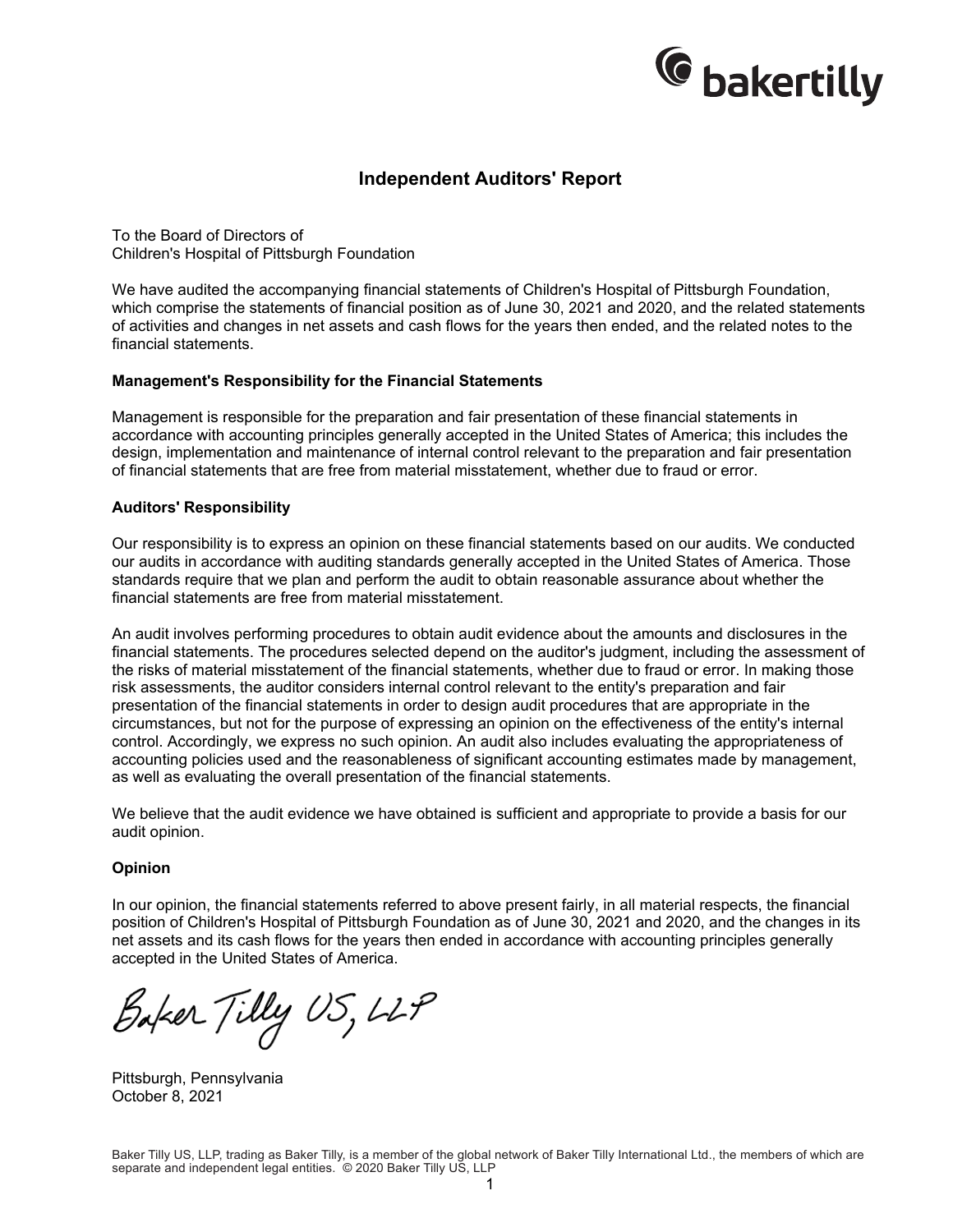June 30, 2021 and 2020 (Amounts in Thousands) Statements of Financial Position

|                                                | 2021          | 2020 |         |                                                   |    |         |     |         |  |  |  | 2021 |  | 2020 |
|------------------------------------------------|---------------|------|---------|---------------------------------------------------|----|---------|-----|---------|--|--|--|------|--|------|
| <b>Assets</b>                                  |               |      |         | <b>Liabilities and Net Assets</b>                 |    |         |     |         |  |  |  |      |  |      |
| <b>Current Assets</b>                          |               |      |         | <b>Current Liabilities</b>                        |    |         |     |         |  |  |  |      |  |      |
| Cash and cash equivalents                      | \$<br>1,187   | \$   | 844     | Due to Children's Hospital of Pittsburgh of UPMC: |    |         |     |         |  |  |  |      |  |      |
| Current portion of pledges receivable          | 4,841         |      | 7,004   | Operating expenses                                | \$ | 822     | \$. | 483     |  |  |  |      |  |      |
| Current portion of assets whose use is limited | 16,601        |      | 14,519  | Annual financial support                          |    | 2,256   |     | 4,078   |  |  |  |      |  |      |
| Current portion of investments                 | 5,195         |      | 5,091   | Accrued expenses                                  |    | 8       |     | 26      |  |  |  |      |  |      |
| Total current assets                           | 27,824        |      | 27,458  | Total current liabilities                         |    | 3,086   |     | 4,587   |  |  |  |      |  |      |
| Assets Whose Use is Limited, Board Designated  | 159,813       |      | 147,738 | <b>Other Long-Term Liabilities</b>                |    |         |     | 3       |  |  |  |      |  |      |
| <b>Investments, Donor Restricted</b>           | 182,343       |      | 108,877 | <b>Total liabilities</b>                          |    | 3,086   |     | 4,590   |  |  |  |      |  |      |
| <b>Pledges Receivable, Net</b>                 | 3,540         |      | 4,501   |                                                   |    |         |     |         |  |  |  |      |  |      |
|                                                |               |      |         | <b>Net Assets</b>                                 |    |         |     |         |  |  |  |      |  |      |
| <b>Beneficial Interest in Charitable</b>       |               |      |         | Without donor restrictions                        |    | 176,602 |     | 128,296 |  |  |  |      |  |      |
| <b>Remainder Trusts</b>                        | 352           |      | 270     | With donor restrictions                           |    | 207,734 |     | 167,144 |  |  |  |      |  |      |
| <b>Beneficial Interest in Perpetual Trusts</b> | 13,550        |      | 11,186  | Total net assets                                  |    | 384,336 |     | 295,440 |  |  |  |      |  |      |
| Total assets                                   | \$<br>387,422 | \$   | 300,030 | Total liabilities and net assets                  | \$ | 387,422 | S   | 300,030 |  |  |  |      |  |      |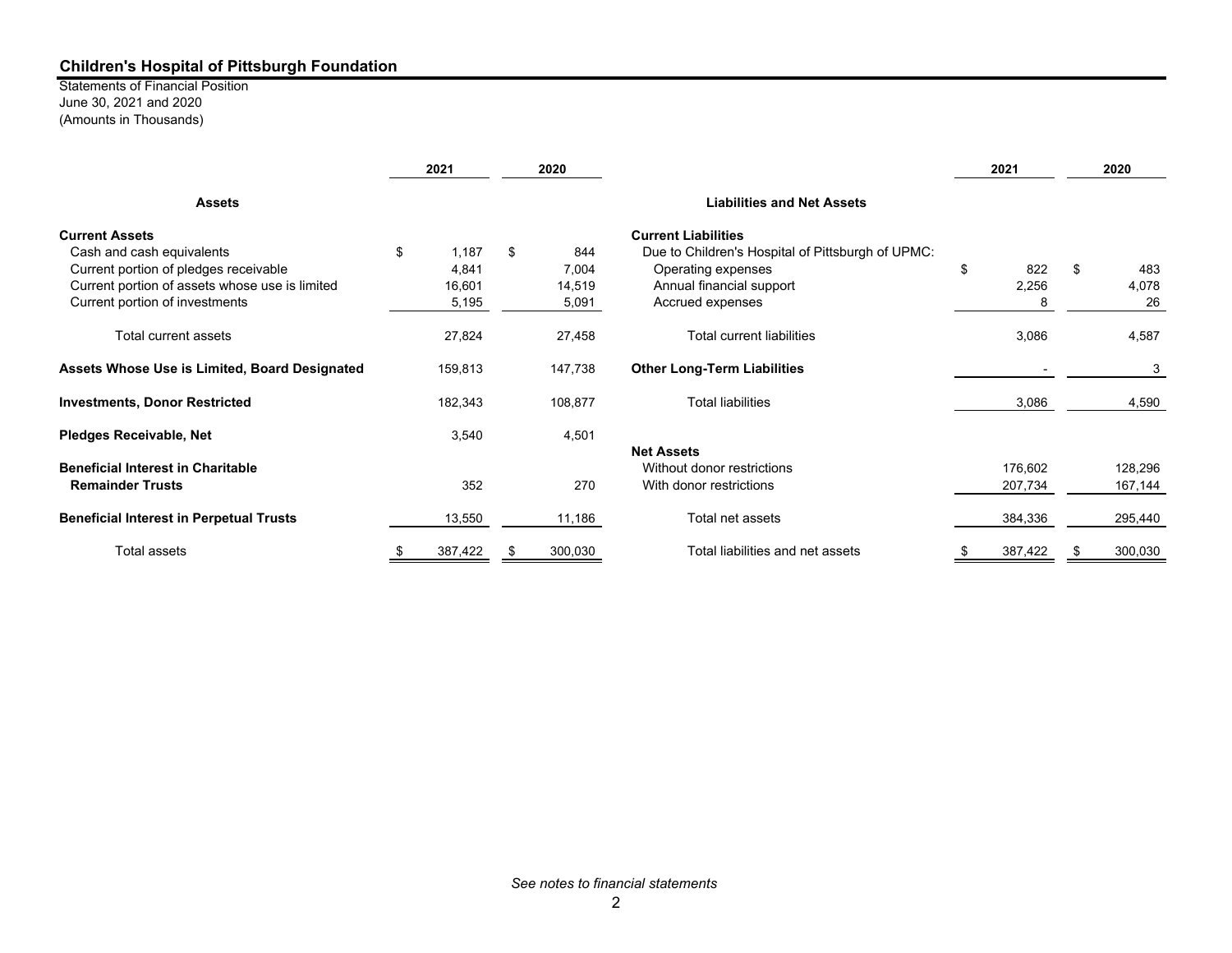Years Ended June 30, 2021 and 2020 (Amounts in Thousands) Statements of Activities and Changes in Net Assets

|                                                                                                                    | 2021 |                      |    |                     | 2020 |              |                      |                     |                   |                     |               |
|--------------------------------------------------------------------------------------------------------------------|------|----------------------|----|---------------------|------|--------------|----------------------|---------------------|-------------------|---------------------|---------------|
|                                                                                                                    |      | <b>Without Donor</b> |    | <b>With Donor</b>   |      |              | <b>Without Donor</b> |                     | <b>With Donor</b> |                     |               |
|                                                                                                                    |      | <b>Restrictions</b>  |    | <b>Restrictions</b> |      | <b>Total</b> |                      | <b>Restrictions</b> |                   | <b>Restrictions</b> | <b>Total</b>  |
| <b>Revenues and Other Support</b>                                                                                  |      |                      |    |                     |      |              |                      |                     |                   |                     |               |
| Contributions and bequests                                                                                         | \$   | 10.841               | \$ | 15,356              | \$   | 26,197       | \$                   | 7,150               | \$                | 16,919              | \$<br>24,069  |
| Interest and dividends, net of fees                                                                                |      | 2,731                |    | 1,767               |      | 4,498        |                      | 3,052               |                   | 1,931               | 4,983         |
| Contributed services                                                                                               |      | 465                  |    |                     |      | 465          |                      | 337                 |                   |                     | 337           |
| Allowance for doubtful pledges and pledges written off                                                             |      |                      |    | (44)                |      | (44)         |                      |                     |                   | (25)                | (25)          |
| Total revenues and other support before                                                                            |      |                      |    |                     |      |              |                      |                     |                   |                     |               |
| net assets released from restrictions                                                                              |      | 14,037               |    | 17,079              |      | 31,116       |                      | 10,539              |                   | 18,825              | 29,364        |
| Net assets released from restrictions used for,                                                                    |      |                      |    |                     |      |              |                      |                     |                   |                     |               |
| Annual financial support and other operating expenses                                                              |      | 18,373               |    | (18, 373)           |      |              |                      | 16,339              |                   | (16, 339)           |               |
| Total revenues and other support                                                                                   |      | 32,410               |    | (1, 294)            |      | 31,116       |                      | 26,878              |                   | 2,486               | 29,364        |
| <b>Expenses</b>                                                                                                    |      |                      |    |                     |      |              |                      |                     |                   |                     |               |
| Contributions to Children's Hospital of Pittsburgh of UPMC,                                                        |      |                      |    |                     |      |              |                      |                     |                   |                     |               |
| Annual financial support and petition requests                                                                     |      | 30,816               |    |                     |      | 30,816       |                      | 25,372              |                   |                     | 25,372        |
| Fundraising                                                                                                        |      | 4,694                |    |                     |      | 4,694        |                      | 5,898               |                   |                     | 5,898         |
| General and administrative                                                                                         |      | 2,635                |    |                     |      | 2,635        |                      | 2,157               |                   |                     | 2,157         |
| Total expenses                                                                                                     |      | 38,145               |    |                     |      | 38,145       |                      | 33,427              |                   |                     | 33,427        |
| (Decrease) increase in net assets before other                                                                     |      |                      |    |                     |      |              |                      |                     |                   |                     |               |
| changes in net assets                                                                                              |      | (5,735)              |    | (1, 294)            |      | (7,029)      |                      | (6, 549)            |                   | 2,486               | (4,063)       |
| <b>Other Changes in Net Assets</b>                                                                                 |      |                      |    |                     |      |              |                      |                     |                   |                     |               |
| Net realized and unrealized gain (loss) on investments<br>Valuation gain (loss), beneficial interest in charitable |      | 54,041               |    | 39,448              |      | 93,489       |                      | (4, 443)            |                   | (3,279)             | (7, 722)      |
| remainder trusts                                                                                                   |      |                      |    | 82                  |      | 82           |                      |                     |                   | (16)                | (16)          |
| Valuation gain (loss), beneficial interest in perpetual trusts                                                     |      |                      |    | 2,364               |      | 2,364        |                      |                     |                   | (335)               | (335)         |
| Transfer of net assets to Children's Hospital of                                                                   |      |                      |    |                     |      |              |                      |                     |                   |                     |               |
| Pittsburgh of UPMC                                                                                                 |      |                      |    | (10)                |      | (10)         |                      |                     |                   | (2, 128)            | (2, 128)      |
| Increase (decrease) in net assets                                                                                  |      | 48,306               |    | 40,590              |      | 88,896       |                      | (10, 992)           |                   | (3,272)             | (14, 264)     |
| <b>Net Assets, Beginning</b>                                                                                       |      | 128,296              |    | 167,144             |      | 295,440      |                      | 139,288             |                   | 170,416             | 309,704       |
| <b>Net Assets, Ending</b>                                                                                          | \$   | 176,602              | \$ | 207,734             | \$   | 384,336      | \$                   | 128,296             | \$                | 167,144             | \$<br>295,440 |

*See notes to financial statements*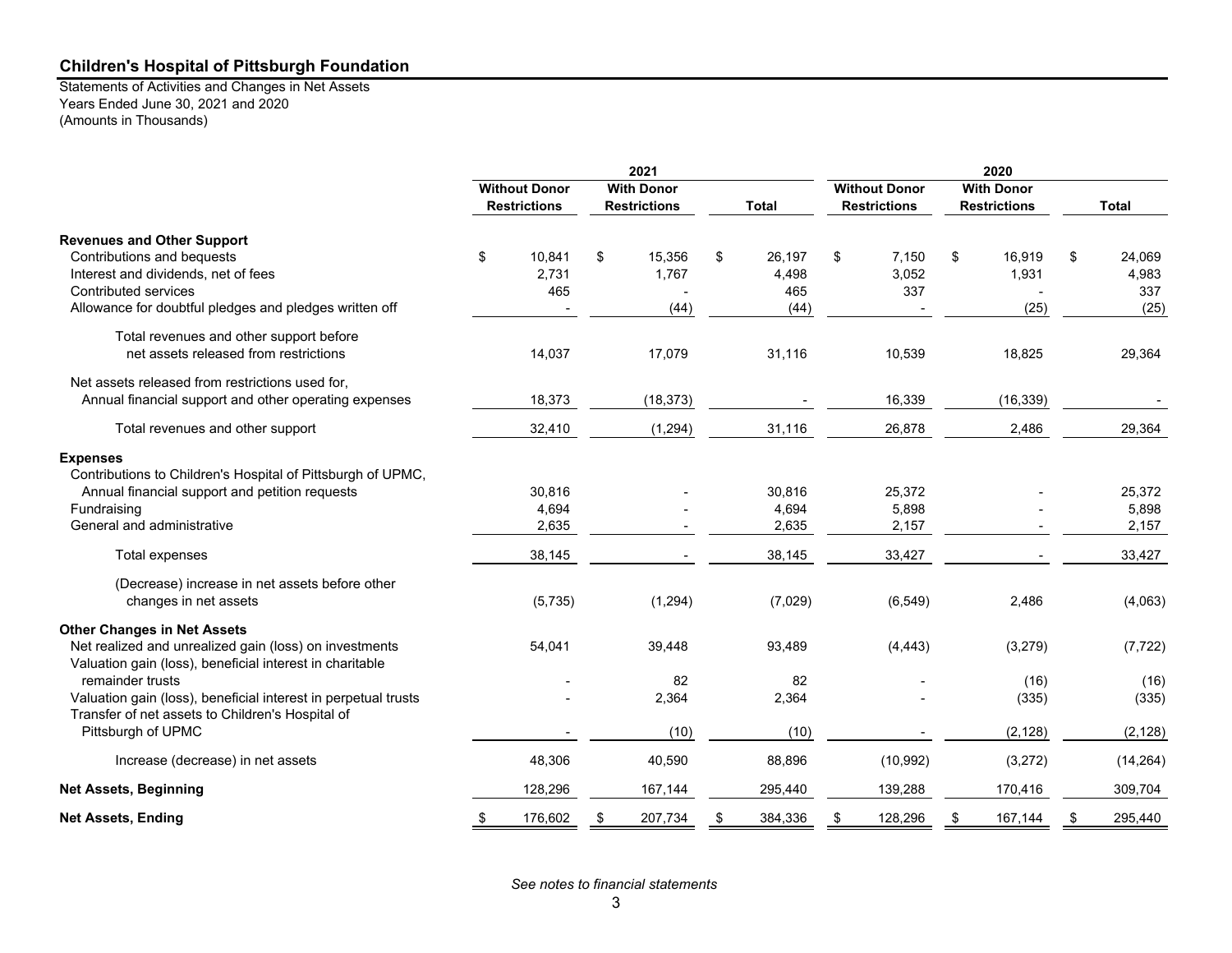Statements of Cash Flows Years Ended June 30, 2021 and 2020 (Amounts in Thousands)

|                                                                   | 2021         |    | 2020      |
|-------------------------------------------------------------------|--------------|----|-----------|
| <b>Cash Flows From Operating Activities</b>                       |              |    |           |
| Increase (decrease) in net assets                                 | \$<br>88,896 | \$ | (14, 264) |
| Adjustments to reconcile increase (decrease) in net assets to net |              |    |           |
| cash used in operating activities:                                |              |    |           |
| Provision for doubtful pledges                                    | 44           |    | 25        |
| Net realized and unrealized (gains) losses on investments         | (93, 489)    |    | 7,722     |
| Valuation (gain) loss, beneficial interest in charitable          |              |    |           |
| remainder trusts                                                  | (82)         |    | 16        |
| Valuation (gain) loss, beneficial interest in perpetual trusts    | (2, 364)     |    | 335       |
| Contributions of endowment funds restricted in perpetuity         | (1,699)      |    | (2, 391)  |
| Changes in assets and liabilities:                                |              |    |           |
| Pledges receivable                                                | 3,080        |    | 3,381     |
| Due to Children's Hospital of Pittsburgh of UPMC:                 |              |    |           |
| Operating expenses                                                | 339          |    | (225)     |
| Annual financial support                                          | (1,822)      |    | 2,039     |
| Accrued expenses                                                  | (18)         |    | (4)       |
| Other long-term liabilities                                       | (3)          |    | (4)       |
| Net cash used in operating activities                             | (7, 118)     |    | (3,370)   |
| <b>Cash Flows Provided by Investing Activities</b>                |              |    |           |
| Net sales and maturities of investments and                       |              |    |           |
| assets whose use is limited                                       | 8,956        |    | 3,268     |
|                                                                   |              |    |           |
| <b>Cash Flows Provided by Financing Activities</b>                |              |    |           |
| Contributions of endowment funds restricted in perpetuity         | 1,699        |    | 2,391     |
| Net increase in cash and cash equivalents and restricted          |              |    |           |
| cash and equivalents                                              | 3,537        |    | 2,289     |
|                                                                   |              |    |           |
| Cash and Cash Equivalents and Restricted Cash and Cash            |              |    |           |
| <b>Equivalents, Beginning</b>                                     | 7,656        |    | 5,367     |
| Cash and Cash Equivalents and Restricted Cash and Cash            |              |    |           |
| <b>Equivalents, Ending</b>                                        | \$<br>11,193 | \$ | 7,656     |
| Reconciliation of Cash and Cash Equivalents and Restricted Cash   |              |    |           |
| and Cash Equivalents to Statements of Financial Position          |              |    |           |
| Cash and cash equivalents                                         | \$<br>1,187  | \$ | 844       |
| Cash and cash equivalents included in assets whose use is limited | 10,006       |    | 6,812     |
|                                                                   |              |    |           |
| Total cash and cash equivalents and                               |              |    |           |
| restricted cash and cash equivalents                              | \$<br>11,193 | \$ | 7,656     |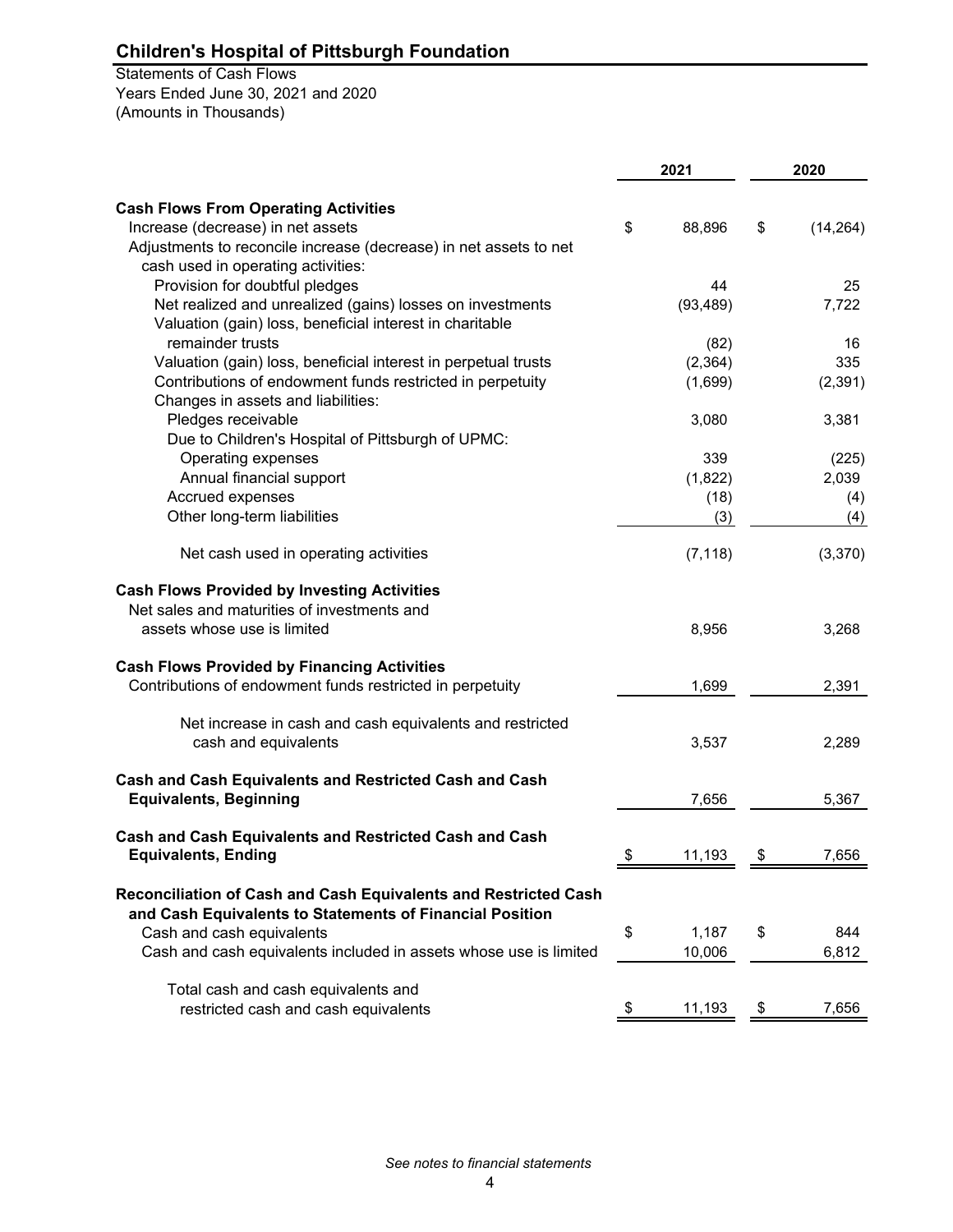# **1. Organization**

Children's Hospital of Pittsburgh Foundation (the Foundation) was created on July 1, 2000, primarily to support the fund-raising and development efforts of the Children's Hospital of Pittsburgh. The Foundation is a not-for-profit organization as described in Section 501(c)(3) of the Internal Revenue Code (the IRC) and is exempt from federal income taxes on related income pursuant to Section 501(a) of the IRC.

# **2. Affiliation Agreement**

On October 31, 2001, Children's Hospital of Pittsburgh consummated an affiliation with University of Pittsburgh Medical Center (UPMC Health System or UPMC) pursuant to the terms of the Integration and Affiliation Agreement (the Affiliation Agreement) by and among the Children's Hospital of Pittsburgh, the Foundation, and UPMC Health System (collectively, the Parties). As a result of the Affiliation Agreement, Children's Hospital of Pittsburgh became Children's Hospital of Pittsburgh of UPMC (the Hospital). Under the terms of the Affiliation Agreement, the Foundation was reorganized such that the Children's Hospital of Pittsburgh was no longer the sole corporate member of the Foundation and the Foundation has no corporate member. The Foundation is structured as a supporting organization of the Hospital.

The terms of the Affiliation Agreement provide that UPMC Health System would construct a new pediatric hospital (the New CHP) for the Hospital. Pursuant to an amendment entered into by the Parties on September 28, 2004, the Foundation was required to provide funding for the New CHP in the amount of \$50,000 (the Initial Funding Commitment). The Initial Funding Commitment was fulfilled upon completion of the New CHP in May 2009.

In January 2007, the Affiliation Oversight Committee approved an increase to the projected cost for the design and construction of the New CHP of \$46,800 and the Foundation agreed in September 2007 to fund the \$46,800 increased project costs (Additional Funding Commitment). The Additional Funding Commitment was fulfilled in October 2013.

The Affiliation Agreement required the Hospital, after receiving Orphan's Court and regulatory approval, to transfer to the Foundation certain unrestricted and restricted investments, as well as the Hospital's beneficial interests in certain perpetual trusts. The Affiliation Agreement requires that the Foundation, for a minimum of 20 years, will provide annual financial support equal to 5 percent of the rolling average corpus of such transferred investments, beneficial interests in certain perpetual trusts and donations received thereafter, unless the original donor specified a different spending provision. This annual funding commitment is conditional upon the Hospital delivering to the Foundation a broad range of funding requests, and to meet certain standards selected by the Parties as indicators of the Hospital's continued or improved performance.

# **3. Summary of Significant Accounting Policies**

# **Basis of Presentation**

The financial statements of the Foundation have been prepared in conformity with accounting principles generally accepted in the United States of America, including accounting regulations as they relate to financial statements of not-for-profit organizations. The Financial Accounting Standards Board's (FASB) guidance requires the reporting of total assets, liabilities and net assets in a statement of financial position; reporting the change in net assets in a statement of activities; and reporting the sources and uses of cash and cash equivalents in a statement of cash flows.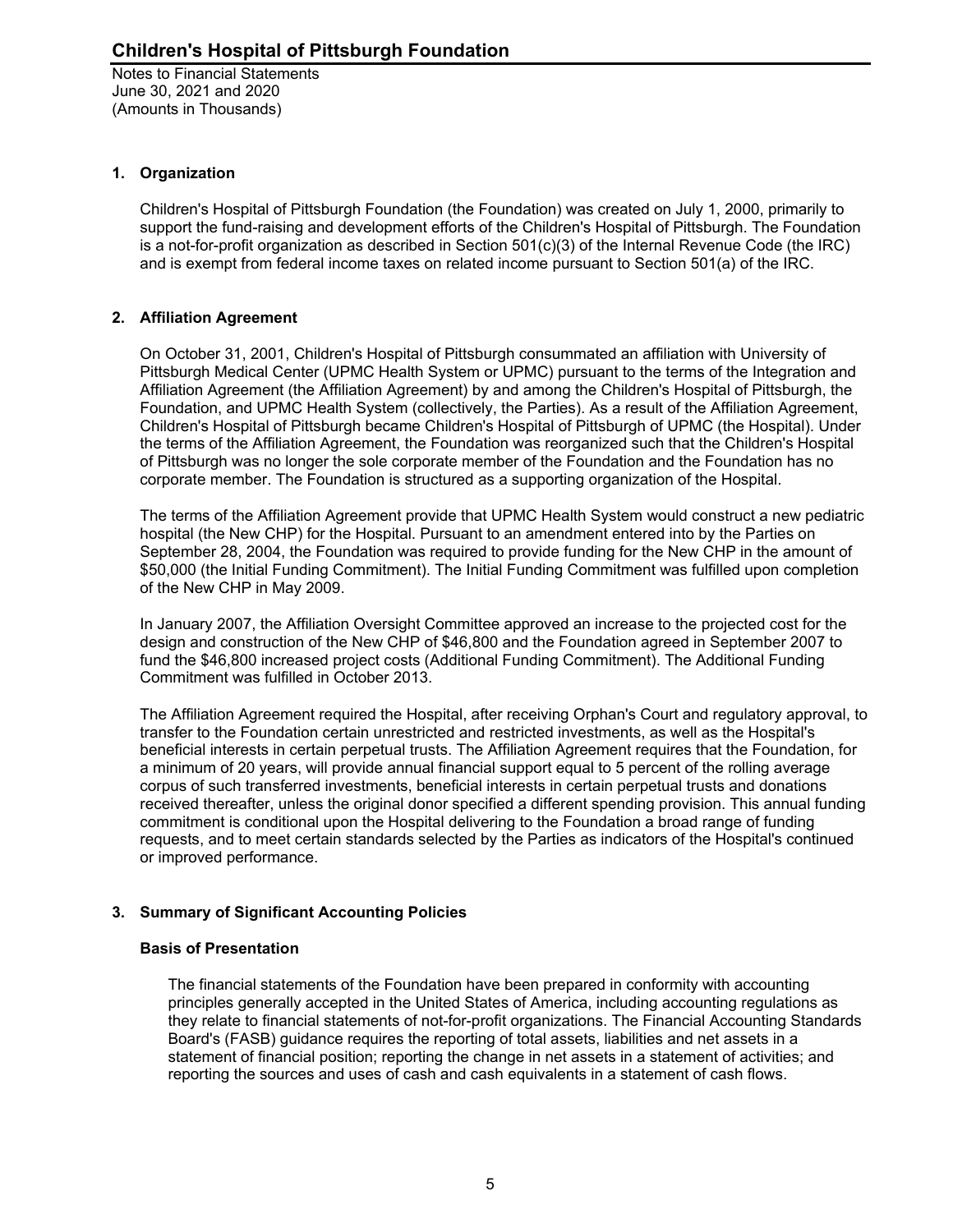> Net assets and revenues, gains, expenses and losses are classified as without donor restriction or with donor restriction based on the existence or absence of donor-imposed restrictions as follows:

**Net Assets Without Donor Restrictions** - Net assets that are not subject to donor-imposed stipulations. Net assets without donor restrictions may be designated for specific purposes by action of the Board of Directors (the Board) or may otherwise be limited by contractual agreements with outside parties.

**Net Assets With Donor Restrictions** - Net assets whose use by the Foundation is subject to donor-imposed stipulations that can be fulfilled by actions of the Foundation pursuant to those stipulations or that expire by the passage of time are reported as net assets with donor restrictions. When a donor restriction expires, that is, when a stipulated time restriction ends or purpose restriction is accomplished, these net assets with donor restrictions are reclassified to net assets without donor restrictions and reported in the statements of activities and changes in net assets as net assets released from donor restrictions. Additionally, funds received as gifts and bequests which have been accepted with the donor stipulation that the principal be maintained intact in perpetuity are reported as net assets with donor restrictions.

#### **Use of Estimates**

The preparation of the financial statements in conformity with accounting principles generally accepted in the United States of America requires management to make estimates and assumptions that affect the reported amounts of assets and liabilities and disclosure of contingent assets and liabilities at the date of the financial statements and the reported amounts of revenue and expenses during the reporting period. Actual results could differ from those estimates.

#### **Subsequent Events**

The Foundation evaluated subsequent events for recognition or disclosure through October 8, 2021, the date the financial statements were available to be issued.

#### **Cash and Cash Equivalents**

Cash and cash equivalents include highly liquid investments with an original maturity of three months or less at the date of purchase, excluding assets whose use is limited and investments.

No collateral or security is provided on these investments, other than the insurance on interest bearing deposits per financial institution by the Federal Deposit Insurance Corporation. The Foundation has not experienced any losses from maintaining these accounts in excess of federally insured limits. Management believes it is not subject to significant risks associated with these accounts.

#### **Pledges Receivable**

Unconditional pledges to contribute cash and other assets are reported at their estimated fair value at the date the promise is received. Pledges receivable that are expected to be collected within one year are recorded at their net realizable value. Pledges receivable that are expected to be collected in future years are recorded at the present value of estimated net realizable future cash flows. The discount rate used was 0.46 percent at June 30, 2021 and 0.18 percent at June 30, 2020.

The Foundation annually evaluates the collectability of its pledges receivable and either reserves for or writes off uncollectible pledges when it is determined the pledge is uncollectible.

Conditional promises to give are not included as support until such time as the conditions are substantially met.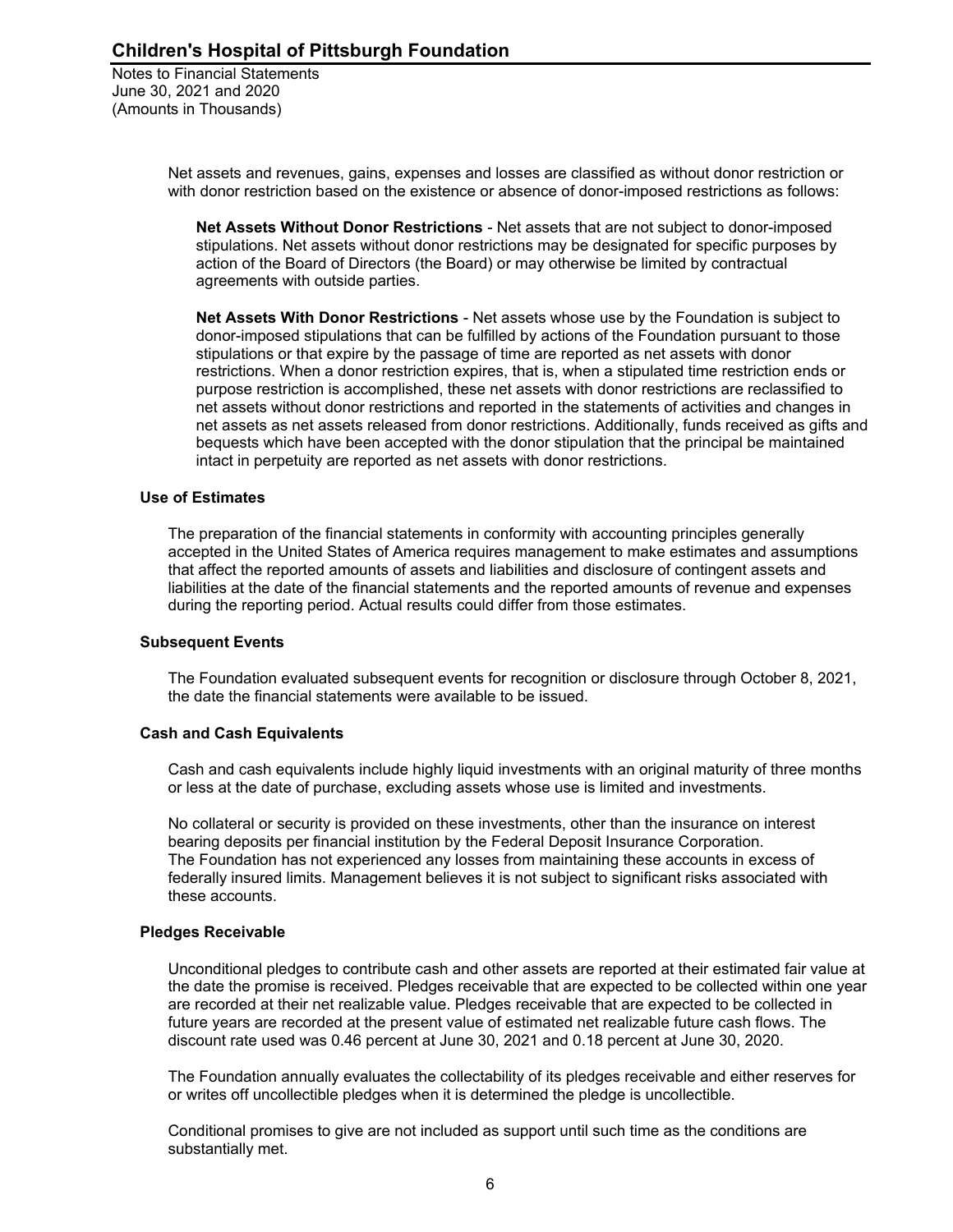## **Investments and Assets Whose Use Is Limited**

The Foundation's investments are reported in the statements of financial position as follows:

- **Assets Whose Use is Limited, Board Designated** These investments represent funds where the Board has restricted the use over the corpus, and funds of which the Board retains control and may at its discretion subsequently use for other purposes.
- **Investments, Donor Restricted** These investments represent primarily endowed funds for which the corpus is restricted and the related investment income is restricted for specifically designated expenditures.

Investments are in equity investments, fixed income investments and alternative investment strategies, including hedge funds and private equity.

Investments with readily determinable fair values and all investments in debt securities are measured at fair value in the statements of financial position. Investment income or loss (including realized and unrealized gains and losses on investments, interest and dividends, net of investment fees) is included in the determination of increase (decrease) in net assets without donor restrictions unless the income is restricted by donor or law. Interest income is recorded as earned on the accrual basis using the effective yield method. Dividends are recorded on the accrual basis based on the ex-dividend date.

The fair value of the Foundation's alternative investments is based on the beginning value of the Foundation's interest in the investment plus actual contributions and allocated investment income or loss less actual distributions and allocated administrative expense. If available, quoted market prices are used to value alternative investments. Securities that have no available quoted market price are presented at estimated fair value as determined by the trustee using the net asset value practical expedient.

Although the Foundation's investments are invested in a variety of financial instruments, the related fair values, as reported in the statements of financial position, are subject to various market risks, including changes in the equity markets, the interest rate environment and economic conditions. Due to the level of risk associated with investment securities and the level of uncertainty related to changes in the fair value of investment securities, it is reasonably possible that the fair value of investments reported in the accompanying statements of financial position could materially change in the near future.

# **Beneficial Interest in Charitable Remainder Trusts**

The Foundation has been designated as the beneficiary of certain charitable remainder trusts created by donors and held by entities other than the Foundation. Under the terms of the trusts, the Foundation will receive a portion of the assets that remain in the trusts when they are terminated, typically upon death of the current beneficiary. Upon being designated as the beneficiary, the Foundation recorded an asset and recognized contribution revenues with donor restrictions. The beneficial interest recorded by the Foundation is measured at the present value of the estimated future cash payments to be distributed to the Foundation. Subsequent changes in fair value are recorded as valuation gains or losses in net assets with donor restrictions.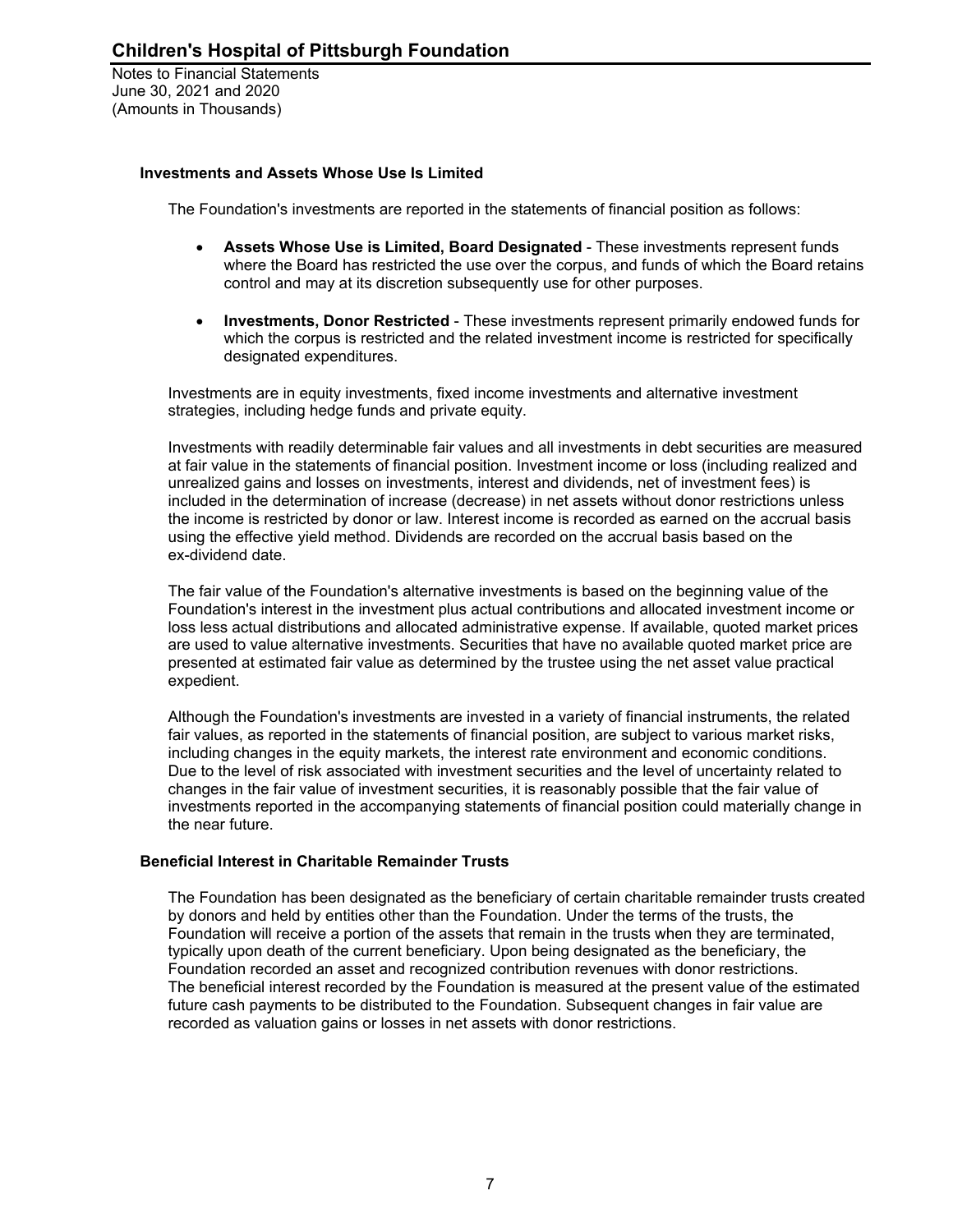#### **Beneficial Interest in Perpetual Trusts**

The Foundation has been designated as the beneficiary of certain perpetual trusts created by donors and held by entities other than the Foundation. Under the terms of the trusts, the Foundation will receive a portion of the income earned on trust assets in perpetuity. Upon being designated as the beneficiary, the Foundation recorded an asset and recognized contribution revenues with donor restrictions. The beneficial interest recorded by the Foundation is measured at the fair value of the Foundation's interest in the trust assets. Subsequent changes in fair value are recorded as valuation gains or losses in net assets with donor restrictions.

# **Donor Restricted Gifts**

The Affiliation Agreement provides that all contributions from donors received for the benefit of the Hospital will be recorded and maintained by the Foundation. Contributions are considered to be available for use unless specifically restricted by the donor. Amounts received that are designated for future periods or restricted by the donor for specific purposes are reported as support with donor restrictions. When a donor restriction expires, that is, when a stipulated time restriction ends or purpose restriction is accomplished, net assets with donor restrictions are reclassified as net assets without donor restrictions and reported in the statements of activities and changes in net assets as net assets released from restrictions.

## **Income Tax Status**

The Foundation is a not-for-profit organization as described in Section 501(c)(3) of the IRC, and is exempt from federal taxes on its exempt income under Section 501(a) of the IRC. Accordingly, no provision for federal and state income taxes is recorded.

The Foundation accounts for uncertainty in income taxes using a recognition threshold of more-likely-than-not to be sustained upon examination by the appropriate taxing authority. Measurement of the tax uncertainty occurs if the recognition threshold is met. Management determined there were no tax uncertainties that met the recognition threshold at June 30, 2021 and 2020.

# **New Accounting Standards Adopted**

In August 2018, the FASB issued Accounting Standards Update (ASU) No. 2018-13, *Disclosure Framework - Changes to the Disclosure Requirements for Fair Value Measurement.*  ASU No. 2018-13 modifies the disclosure requirements for fair value measurements in Topic 820, *Fair Value Measurement*. The amendments are based on the concepts in the FASB Concepts Statement, *Conceptual Framework for Financial Reporting—Chapter 8: Notes to Financial Statements*, which were finalized on August 28, 2018. ASU No. 2018-13 is effective for fiscal years and interim periods within those fiscal years beginning after December 15, 2019. The Foundation has adjusted the presentation of these financial statements accordingly. ASU No. 2013-18 has been applied retrospectively to all periods presented. The adoption of ASU 2018-13 resulted in the removal or modification of certain fair value measurement disclosures presented in the financial statements.

# **New Accounting Standards Not Yet Adopted**

During September 2020, the FASB issued ASU No. 2020-07, *Not-for-Profit Entities (Topic 958) Presentation and Disclosures by Not-for-Profit Entities for Contributed Nonfinancial Assets*. ASU No. 2020-07 improves financial reporting by providing new presentation and disclosure requirements about contributed nonfinancial assets, including additional disclosure requirements for recognized contributed services. ASU No. 2020-07 will be required to be applied retrospectively for annual periods beginning after June 15, 2021. Early adoption is permitted. The Foundation is currently assessing the effect that ASU No. 2020-07 will have on its results of operations, financial position and cash flows.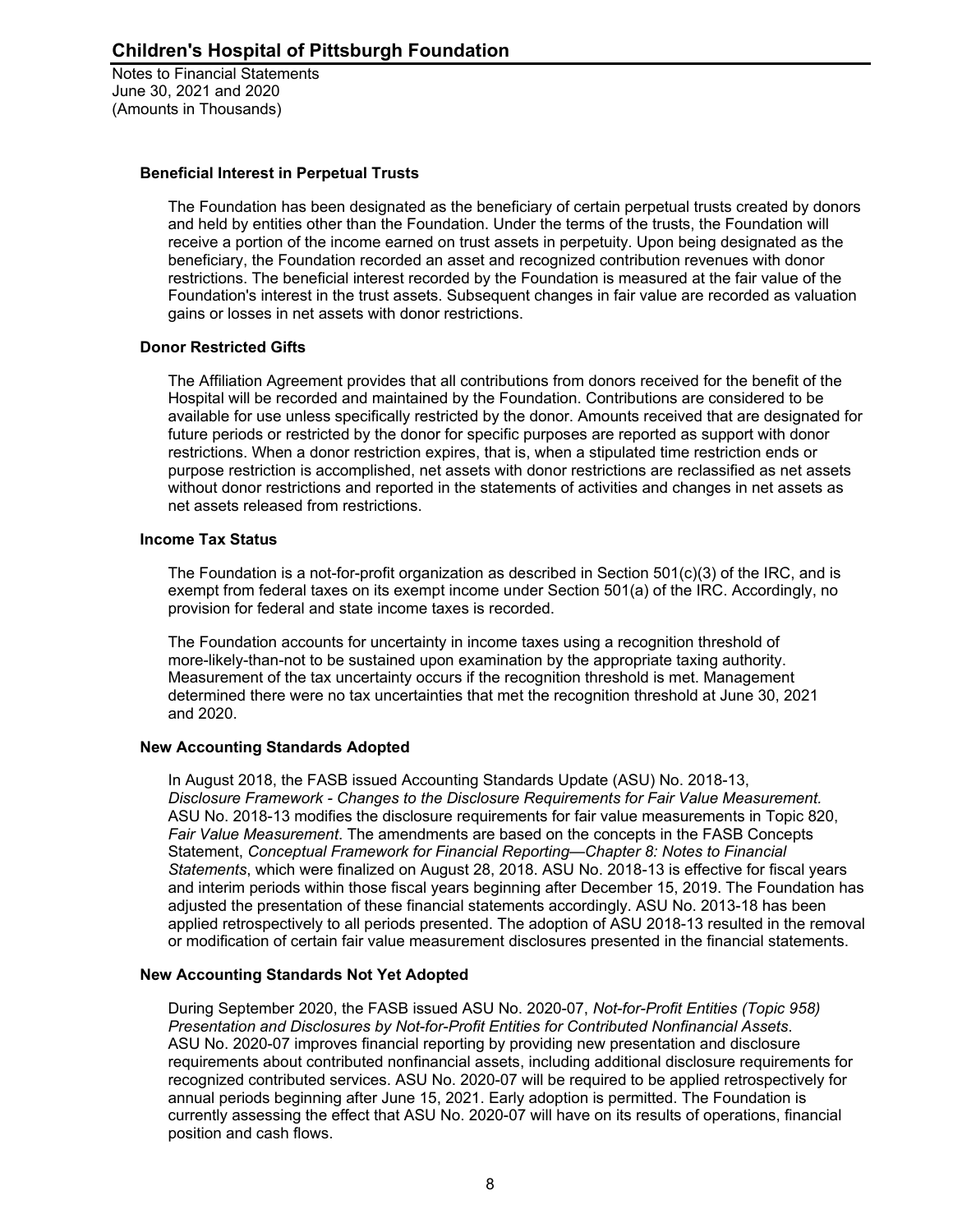Notes to Financial Statements June 30, 2021 and 2020 (Amounts in Thousands)

#### **4. Pledges Receivable**

Pledges receivable consist of the following at June 30:

|                                                                                                        | 2021                          | 2020 |                       |  |
|--------------------------------------------------------------------------------------------------------|-------------------------------|------|-----------------------|--|
| Pledges due within one year<br>Pledges due in one to five years<br>Pledges due in more than five years | \$<br>4.841<br>2,627<br>1,011 | \$   | 7,004<br>3,621<br>926 |  |
| Total pledges receivable, gross                                                                        | 8,479                         |      | 11,551                |  |
| Less discount to net present value                                                                     | 98                            |      | 46                    |  |
| Total pledges receivable, net                                                                          | 8,381                         |      | 11,505                |  |
| Less current portion of pledges receivable                                                             | 4,841                         |      | 7,004                 |  |
| Non-current portion of pledges receivable                                                              | 3.540                         |      | 4,501                 |  |
|                                                                                                        |                               |      |                       |  |

# **5. Investments and Assets Whose Use is Limited**

Investments and assets whose use is limited consist of the following at June 30:

|                                                   | 2021          | 2020          |  |
|---------------------------------------------------|---------------|---------------|--|
| Cash and cash equivalents                         | \$<br>10.006  | \$<br>6,812   |  |
| U.S. government obligations                       | 29,872        | 18.379        |  |
| Corporate bonds                                   | 19.280        | 17,412        |  |
| Mortgage and asset backed obligations             | 8,166         | 8,959         |  |
| Mutual funds:                                     |               |               |  |
| International                                     | 115,020       | 81,934        |  |
| Large-cap                                         | 100.914       | 81.906        |  |
| Mid-cap                                           | 31,596        | 26,673        |  |
| Small-cap                                         | 19.010        | 12.114        |  |
| Alternative investments:                          |               |               |  |
| Private investment partnership funds              | 24,049        | 17,656        |  |
| Distressed debt funds                             | 6,039         | 4,380         |  |
| Total investments and assets whose use is limited | \$<br>363,952 | \$<br>276.225 |  |

Investments and assets whose use is limited are reported in the accompanying statements of financial position as follows:

|                                                   |    | 2021    | 2020 |         |  |
|---------------------------------------------------|----|---------|------|---------|--|
| Current portion of assets whose use is limited    | S. | 16.601  | S    | 14.519  |  |
| Current portion of investments                    |    | 5.195   |      | 5.091   |  |
| Assets whose use is limited, board designated     |    | 159,813 |      | 147,738 |  |
| Investments, donor restricted                     |    | 182.343 |      | 108.877 |  |
| Total investments and assets whose use is limited |    | 363.952 | S    | 276.225 |  |

The current portions of assets whose use is limited and investments are based upon management's estimate of the amounts required to meet the Foundation's annual financial support to the Hospital in the following year.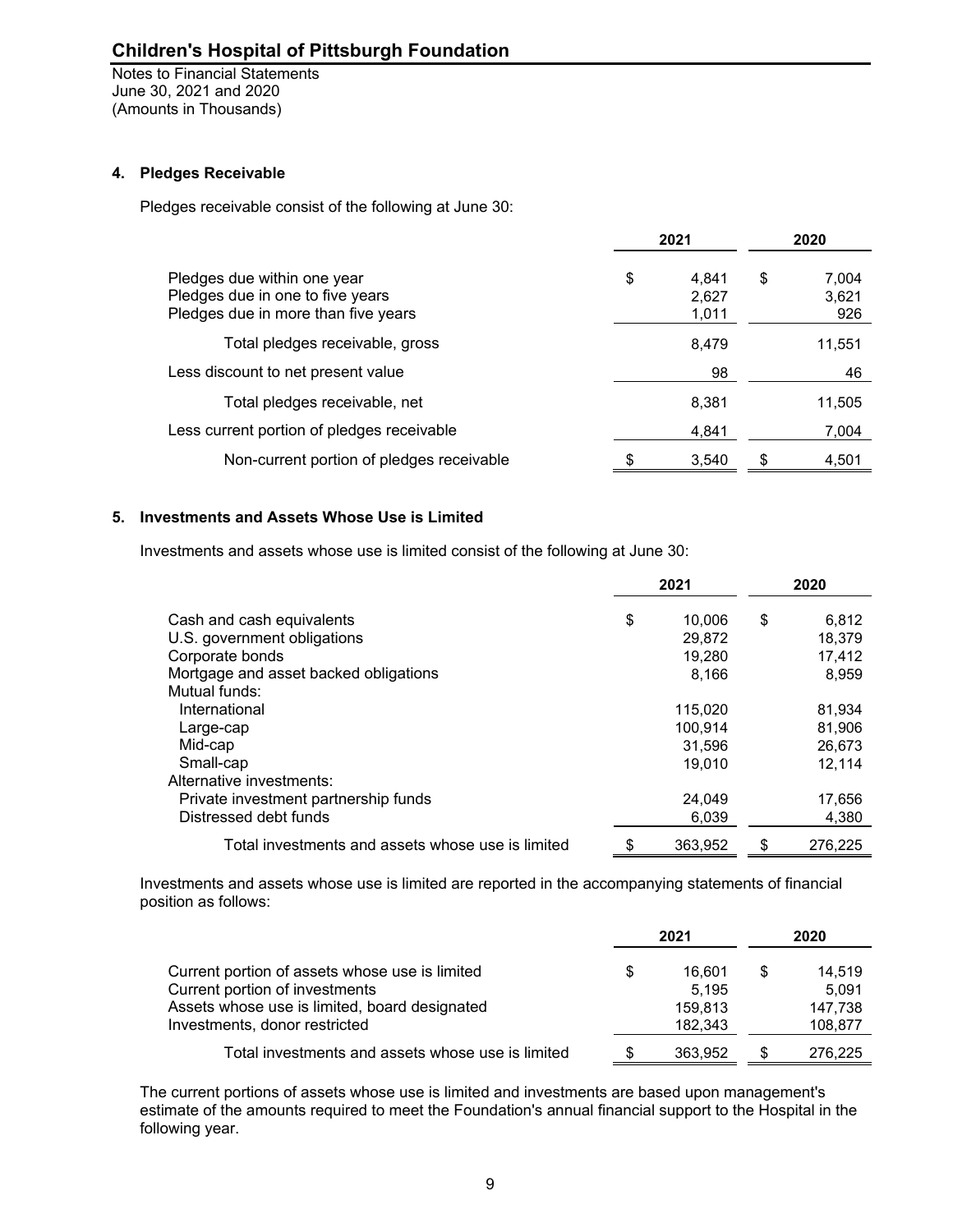Notes to Financial Statements June 30, 2021 and 2020 (Amounts in Thousands)

> The Foundation's investments, primarily held with PNC Bank, consist of cash and cash equivalents, mutual funds, corporate bonds, government obligations and certain alternative investments. The fair value of the Foundation's alternative investments have been valued using the net asset value practical expedient in the absence of readily determinable fair values. Management's estimates are based on information provided by the fund managers or the general partners of these investments.

> The Foundation's private investment partnership funds and distressed debt fund agreements obligate the Foundation to provide advance funding periodically up to specified levels. The Foundation had unfunded commitments of \$3,702 at June 30, 2021 and \$4,595 at June 30, 2020 to a variety of private equity, natural resources, venture capital and international funds. The Foundation expects these commitments to be funded over the next several years, depending on market conditions.

The Foundation's private investment partnership funds and distressed debt funds cannot be redeemed. Instead, the nature of these investments is that distributions are received through the liquidation of the underlying assets of the funds. The Foundation does have the ability to sell these funds on secondary markets.

Total investment return, net of related investment fees, consists of the following:

|                                                | 2021 | 2020           |    |                |
|------------------------------------------------|------|----------------|----|----------------|
| Interest and dividends<br>Less investment fees | \$   | 4.601<br>(103) | \$ | 5,083<br>(100) |
| Interest and dividends, net                    |      | 4,498          |    | 4,983          |
| Net realized and unrealized gains (losses)     |      | 93,489         |    | (7, 722)       |
| Total investment return                        |      | 97,987         |    | (2,739)        |

#### **6. Fair Value Measurements**

The Foundation measures its investments and assets whose use is limited, beneficial interest in charitable remainder trusts, and beneficial interest in perpetual trusts at fair value on a recurring basis in accordance with accounting principles generally accepted in the United States of America. Fair value is defined as the price that would be received to sell an asset or the price that would be paid to transfer a liability in an orderly transaction between market participants at the measurement date. The framework that the authoritative guidance establishes for measuring fair value includes a hierarchy used to classify the inputs used in measuring fair value. The hierarchy prioritizes the inputs used in determining valuations into three levels. The level in the fair value hierarchy within which the fair value measurement falls is determined based on the lowest level input that is significant to the fair value measurement.

The levels of the fair value hierarchy are as follows:

Level 1 - Fair value is based on unadjusted quoted prices in active markets that are accessible to the Foundation for identical assets. These generally provide the most reliable evidence and are used to measure fair value whenever available.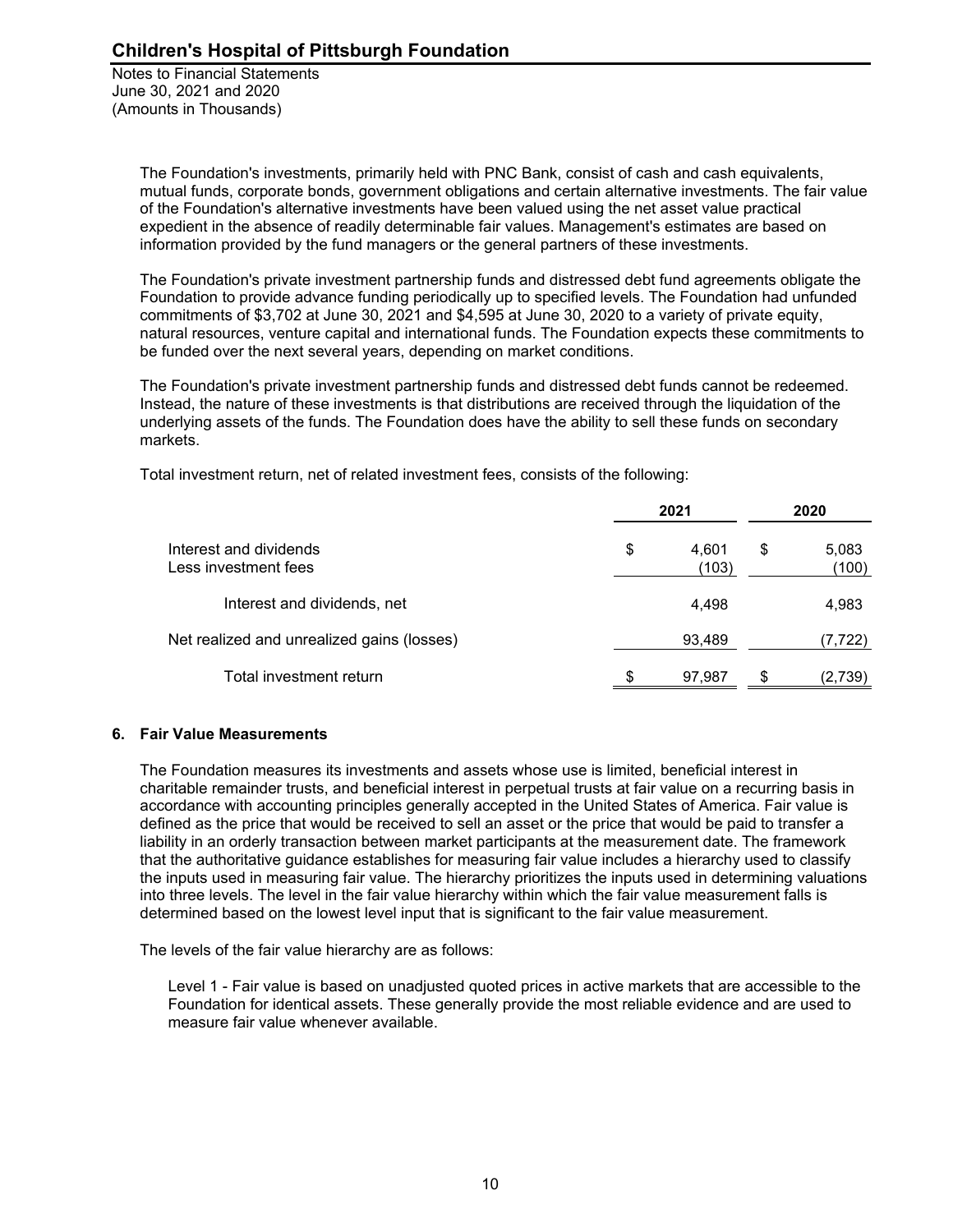> Level 2 - Fair value is based on significant inputs, other than Level 1 inputs, that are observable either directly or indirectly for substantially the full term of the asset through corroboration with observable market data. Level 2 inputs include quoted market prices in active markets for similar assets, quoted market prices in markets that are not active for identical or similar assets, and other observable inputs.

> Level 3 - Fair value is based on significant unobservable inputs. Examples of valuation methodologies that would result in Level 3 classification include option pricing models, discounted cash flows, and other similar techniques.

The following tables present the Foundation's financial instruments measured and reported at fair value at June 30, 2021 and 2020:

|                                                                                                      |                        |                    | 2021 |         |                         |
|------------------------------------------------------------------------------------------------------|------------------------|--------------------|------|---------|-------------------------|
|                                                                                                      | Level 1                | Level <sub>2</sub> |      | Level 3 | <b>Total Fair Value</b> |
| Investments and assets whose<br>use is limited:                                                      |                        |                    |      |         |                         |
| U.S. government obligations<br>Corporate bonds                                                       | \$<br>29,872<br>19,280 | \$                 | \$   |         | \$<br>29,872<br>19,280  |
| Mortgage and asset backed<br>obligations                                                             | 8,166                  |                    |      |         | 8,166                   |
| <b>Mutual funds</b>                                                                                  | 266,540                |                    |      |         | 266,540                 |
| Total                                                                                                | 323,858                |                    |      |         | 323,858                 |
| Investments and assets whose<br>use is limited reported at net<br>asset value:<br>Private investment |                        |                    |      |         |                         |
| partnership funds<br>Distressed debt funds                                                           |                        |                    |      |         | 24,049<br>6,039         |
| Cash and cash equivalents                                                                            |                        |                    |      |         | 10,006                  |
| Total investments and<br>assets whose use is                                                         |                        |                    |      |         |                         |
| limited                                                                                              |                        |                    |      |         | 363,952                 |
| Beneficial interest in charitable<br>remainder trusts<br>Beneficial interest in perpetual            |                        |                    |      | 352     | 352                     |
| trusts                                                                                               |                        |                    |      | 13,550  | 13,550                  |
| Total                                                                                                | \$<br>323,858          | \$                 | \$   | 13,902  | \$<br>377,854           |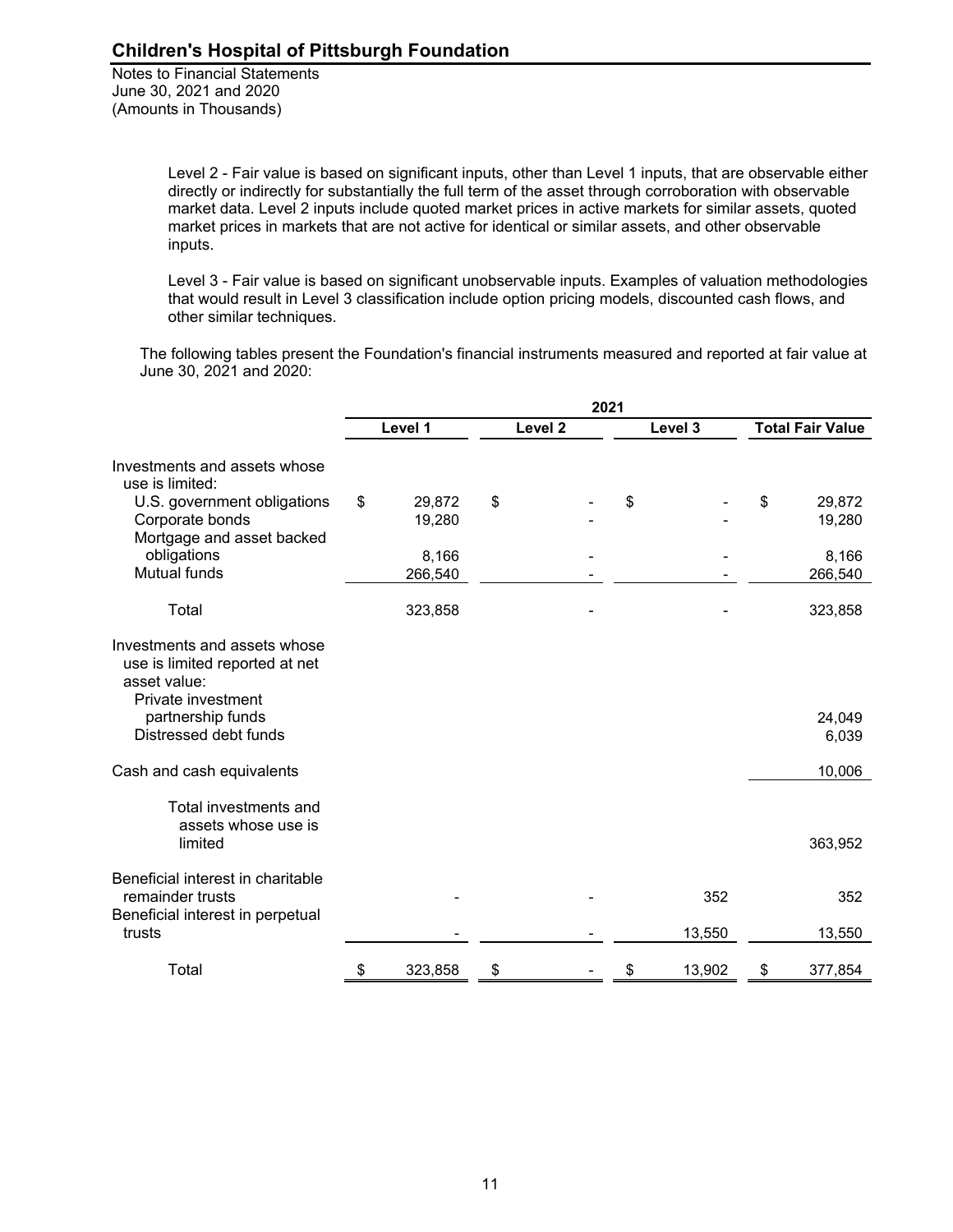Notes to Financial Statements June 30, 2021 and 2020 (Amounts in Thousands)

|                                                                                                                           | 2020 |                  |    |                    |    |         |    |                         |
|---------------------------------------------------------------------------------------------------------------------------|------|------------------|----|--------------------|----|---------|----|-------------------------|
|                                                                                                                           |      | Level 1          |    | Level <sub>2</sub> |    | Level 3 |    | <b>Total Fair Value</b> |
| Investments and assets whose<br>use is limited:                                                                           |      |                  |    |                    |    |         |    |                         |
| U.S. government obligations<br>Corporate bonds                                                                            | \$   | 18,379<br>17,412 | \$ |                    | \$ |         | \$ | 18,379<br>17,412        |
| Mortgage and asset backed<br>obligations<br><b>Mutual funds</b>                                                           |      | 8,959<br>202,627 |    |                    |    |         |    | 8,959<br>202,627        |
| Total                                                                                                                     |      | 247,377          |    |                    |    |         |    | 247,377                 |
| Investments and assets whose<br>use is limited reported at net<br>asset value:<br>Private investment<br>partnership funds |      |                  |    |                    |    |         |    | 17,656                  |
| Distressed debt funds                                                                                                     |      |                  |    |                    |    |         |    | 4,380                   |
| Cash and cash equivalents                                                                                                 |      |                  |    |                    |    |         |    | 6,812                   |
| Total investments and<br>assets whose use is<br>limited                                                                   |      |                  |    |                    |    |         |    | 276,225                 |
| Beneficial interest in charitable<br>remainder trusts<br>Beneficial interest in perpetual                                 |      |                  |    |                    |    | 270     |    | 270                     |
| trusts                                                                                                                    |      |                  |    |                    |    | 11,186  |    | 11,186                  |
| Total                                                                                                                     | \$   | 247,377          | \$ |                    | \$ | 11,456  | \$ | 287,681                 |

Certain investments that were measured at net asset value per share (or its equivalent) have not been classified in the fair value hierarchy. The fair value amounts presented in this table are intended to permit reconciliation of the fair value hierarchy to the line items presented in the statements of financial position.

The table below sets forth a summary of certain changes in the fair value of the Foundation's Level 3 assets for the years ended June 30:

|                                         |                                                                                     |    | 2021                                                           |    |              |  |
|-----------------------------------------|-------------------------------------------------------------------------------------|----|----------------------------------------------------------------|----|--------------|--|
|                                         | <b>Beneficial</b><br>Interest in<br><b>Charitable</b><br>Remainder<br><b>Trusts</b> |    | <b>Beneficial</b><br>Interest in<br>Perpetual<br><b>Trusts</b> |    | <b>Total</b> |  |
| Purchases/additions<br>Sales/deductions | \$<br>82<br>-                                                                       | \$ | 2.364<br>۰                                                     | \$ | 2,446        |  |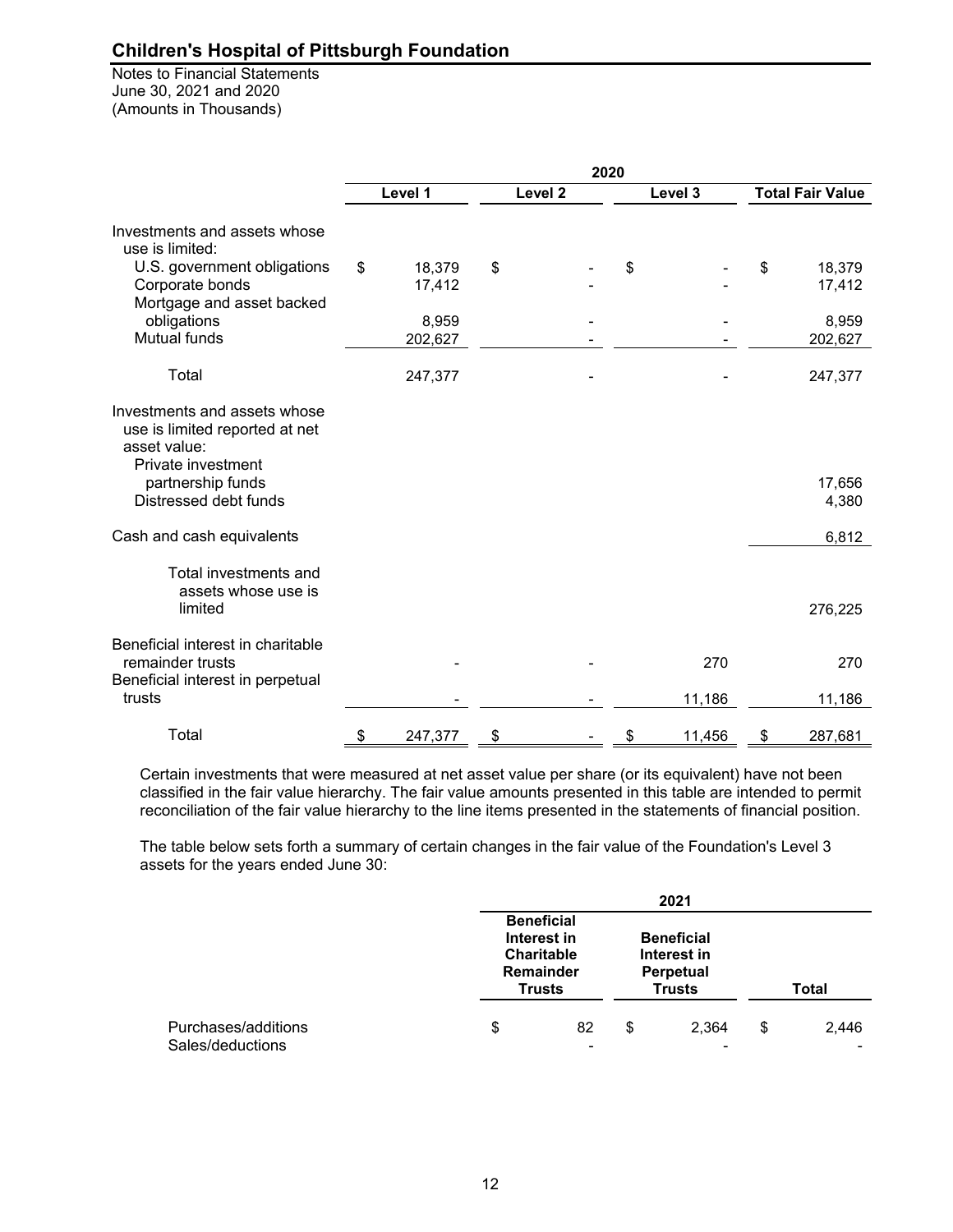Notes to Financial Statements June 30, 2021 and 2020 (Amounts in Thousands)

|                                         |    | 2020                                                                                |    |                                                                |              |            |
|-----------------------------------------|----|-------------------------------------------------------------------------------------|----|----------------------------------------------------------------|--------------|------------|
|                                         |    | <b>Beneficial</b><br>Interest in<br><b>Charitable</b><br>Remainder<br><b>Trusts</b> |    | <b>Beneficial</b><br>Interest in<br>Perpetual<br><b>Trusts</b> | <b>Total</b> |            |
| Purchases/additions<br>Sales/deductions | \$ | ٠<br>(16)                                                                           | \$ | (335)                                                          | \$           | ۰<br>(351) |

The following is a description of the valuation methodologies used for financial instruments reported at fair value. There have been no changes in methodologies used at June 30, 2021 and 2020.

Corporate bonds, U.S. government obligations, and mortgage and asset backed obligations are valued at fair value based on quoted market prices for identical securities in active markets that the Foundation has the ability to access at the measurement date.

Mutual funds are valued at fair value, based on quoted market prices for identical securities in active markets that the Foundation has the ability to access at the measurement date.

The Foundation's private investment partnership funds and distressed debt funds have been valued using the net asset value practical expedient in the absence of readily determinable fair values. Management's estimates are based on information provided by the fund managers or the general partners of these investments.

The private investment partnership funds' investment objective is to seek the preservation of capital and to provide long-term rates of return in excess of the publicly traded markets. The Foundation is invested in eight separate funds invested in a variety of markets, including venture capital, domestic private equity, international private equity and natural resources.

The distressed debt funds' investment objective is to seek the preservation of capital and to provide long-term rates of return comparable to returns generated by top performing domestic fixed income funds. The Foundation is invested in five separate funds invested in a variety of corporate equity and debt instruments.

The beneficial interest in charitable remainder trusts is valued at fair value based on the net present value of the future distributions of the trust assets.

The beneficial interest in perpetual trusts is valued at fair value based on the Foundation's interest in the fair value of the assets held by the trust, which represents a proxy for the discounted present value of future cash flows.

The preceding methods may produce a fair value calculation that may not be indicative of net realizable value or reflective of future fair values. Furthermore, while the Foundation believes its valuation method is appropriate and consistent with other market participants, the use of different methodologies or assumptions to determine the fair value of certain financial instruments could result in a different fair value measurement at the reporting date.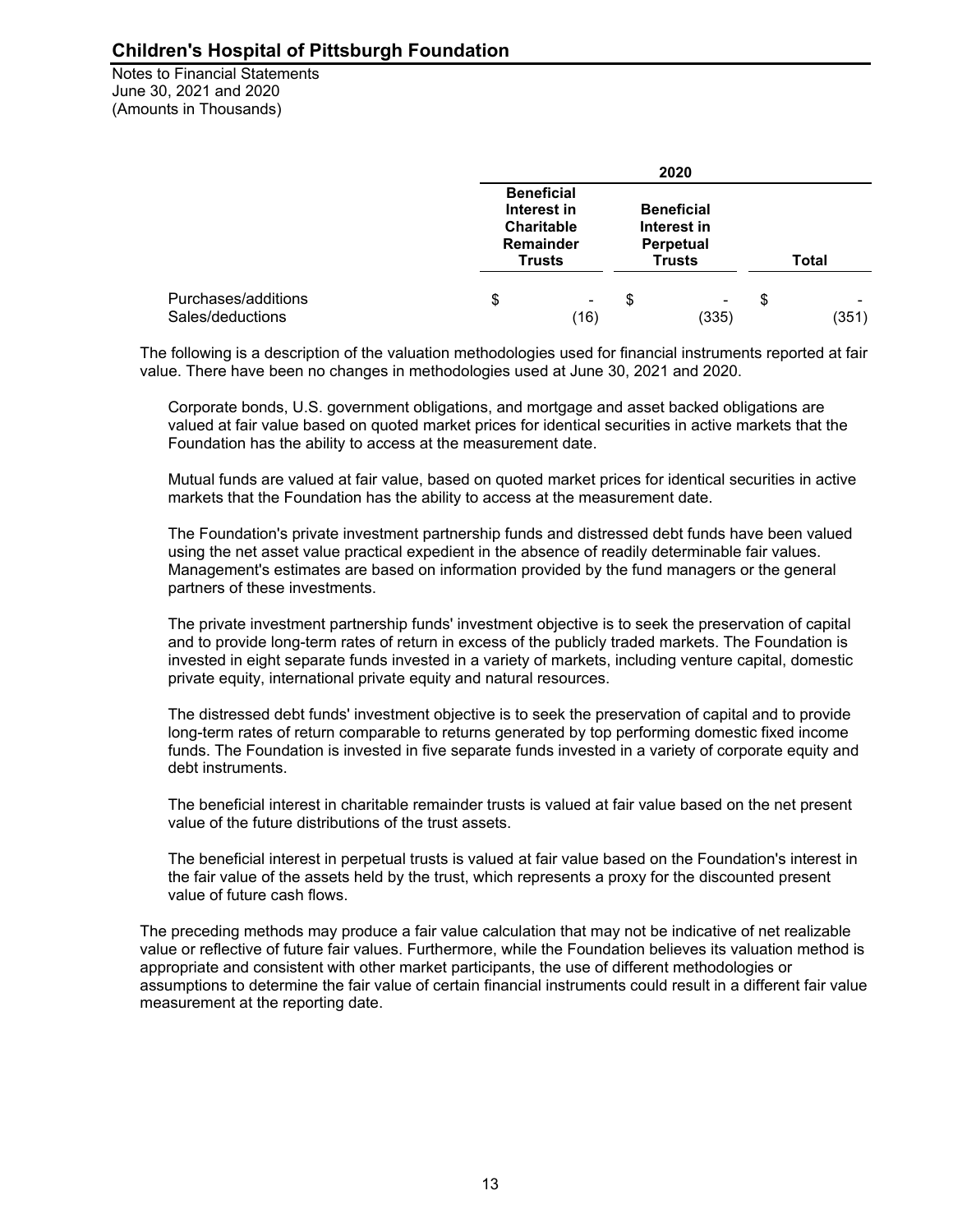## **7. Liquidity and Availability of Resources**

The following table reflects the Foundation's financial assets available for general expenditure within one year at June 30, 2021 and 2020. Financial assets are considered unavailable when illiquid or not convertible to cash within one year. Unavailable financial assets consist of donor restricted funds not expected to be released from restrictions within the next year, and investments with redemption restrictions.

|                                                            | 2021        |    | 2020     |  |
|------------------------------------------------------------|-------------|----|----------|--|
| Financial assets:                                          |             |    |          |  |
| Cash and cash equivalents                                  | \$<br>1,187 | \$ | 844      |  |
| Current portion of pledges receivable                      | 4,841       |    | 7,004    |  |
| Current portion of assets whose use is limited             | 16,601      |    | 14,519   |  |
| Current portion of investments                             | 5,195       |    | 5,091    |  |
| Assets whose use is limited, board designated              | 159,813     |    | 147,738  |  |
| Total financial assets                                     | 187,637     |    | 175,196  |  |
| Less financial assets unavailable for general expenditures |             |    |          |  |
| within one year:                                           |             |    |          |  |
| Current portion of pledges receivable whose proceeds are   |             |    |          |  |
| donor restricted                                           | (4,803)     |    | (6,786)  |  |
| Investments with redemption restrictions                   | (30, 088)   |    | (22,036) |  |
| Total financial assets available to meet cash needs        |             |    |          |  |
| for general expenditures within one year                   | 152,746     | \$ | 146,374  |  |

As part of the Foundation's liquidity management, it has a policy to structure its financial assets to be available as its general expenditures, liabilities and other obligations come due. The Foundation invests cash in excess of daily requirements at the discretion of the Board.

# **8. Net Assets With Donor Restrictions**

Net assets with donor restrictions consist of the following at June 30:

|                                                           | 2021         | 2020          |  |
|-----------------------------------------------------------|--------------|---------------|--|
| Restricted for specific purposes:<br>Research             | \$<br>26,952 | \$<br>22,533  |  |
| Healthcare services and programs                          | 107,806      | 76,606        |  |
| Total restricted for specific purposes                    | 134,758      | 99,139        |  |
| Restricted in perpetuity:                                 |              |               |  |
| Endowment funds                                           | 57,343       | 55,625        |  |
| Beneficial interest in perpetual trusts                   | 13,550       | 11,186        |  |
| Pledges receivable, proceeds to be permanently restricted | 2,083        | 1,194         |  |
|                                                           |              |               |  |
| Total restricted in perpetuity                            | 72,976       | 68.005        |  |
| Total net assets with donor restrictions                  | 207.734      | \$<br>167.144 |  |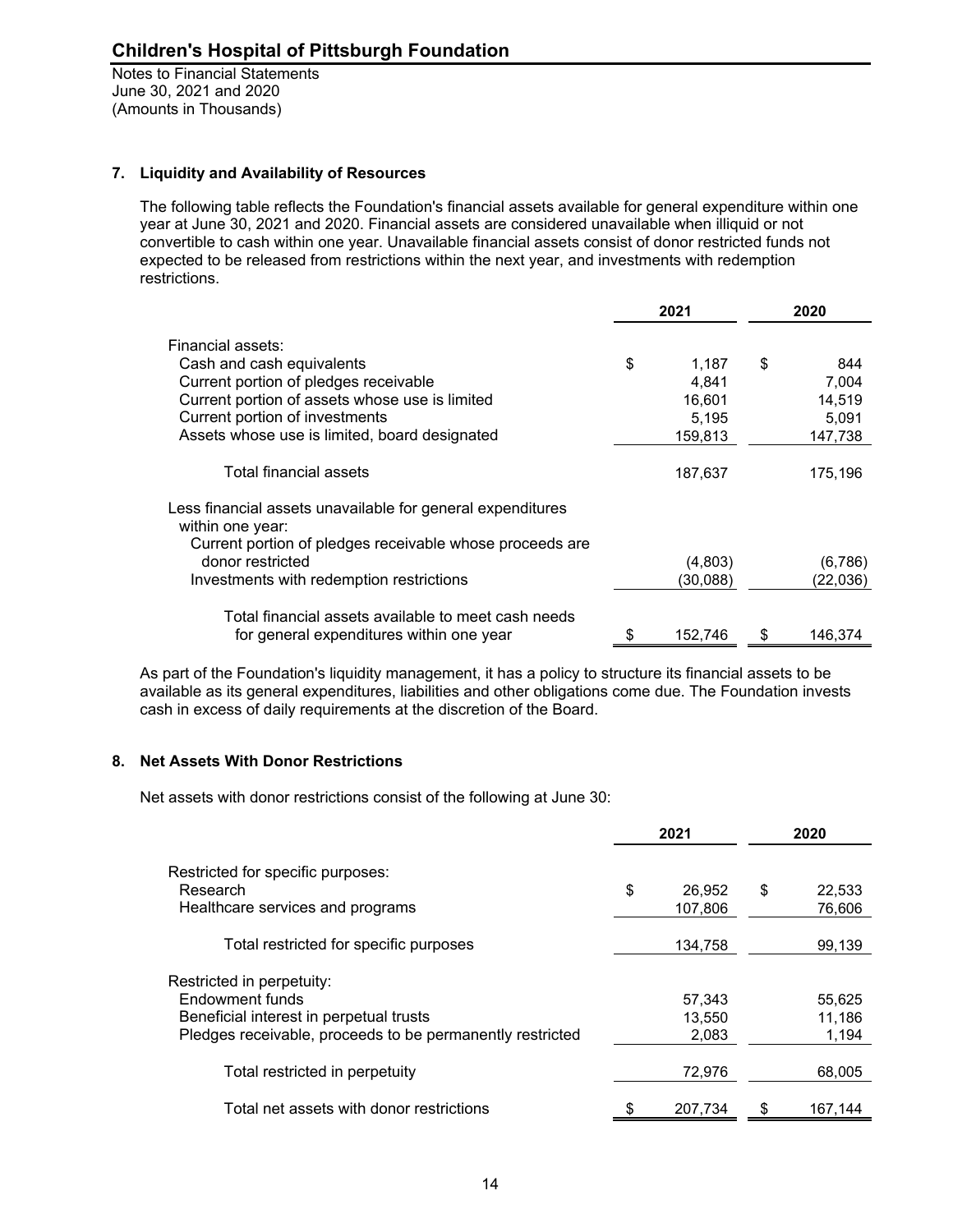> The income earned from endowment funds is primarily restricted to support research activities. The income generated from beneficial interests in perpetual trusts is available for operations unless restricted as established by each trust agreement. The restricted purposes as established by certain trusts includes benevolent care and special purpose funds.

# **9. Endowment Funds**

The Foundation's endowments were established for a variety of purposes, and include both donor-restricted endowment funds and funds designated by the Board to function as endowments. As required by FASB authoritative guidance, net assets associated with endowment funds, including funds designated by the Board to function as endowments, are classified and reported based on the existence or absence of donor-imposed restrictions.

#### **Interpretation of Relevant Law**

The Foundation interprets the Commonwealth of Pennsylvania Act 141 (PA Act 141) as requiring the preservation of the fair value of the original gift as of the gift date of the donor-restricted endowment funds, absent explicit donor stipulations to the contrary. Further it is also the Foundation's interpretation that the PA Act 141 allows for the use of 5 percent of the fair value of the gift to the extent that the investment return was not sufficient to fund the purpose of the gift during the year. As a result of this interpretation, the Foundation classifies as net assets with donor restrictions to be held in perpetuity: (a) the original value of gifts donated to the endowment; and (b) the original value of subsequent gifts to the endowment. The remaining portion of the donor-restricted endowment fund is classified as net assets with donor restrictions until those amounts are appropriated for expenditure by the Foundation in a manner consistent with the standard of prudence prescribed by PA Act 141.

# **Endowment Fund Activity**

The Foundation's endowment funds consist of the following at June 30:

| 2021            | 2020 |        |
|-----------------|------|--------|
| 2.551<br>75.508 | \$   | 43.705 |
| 57.343          |      | 55,625 |
| 135.402         |      | 99,330 |
|                 |      |        |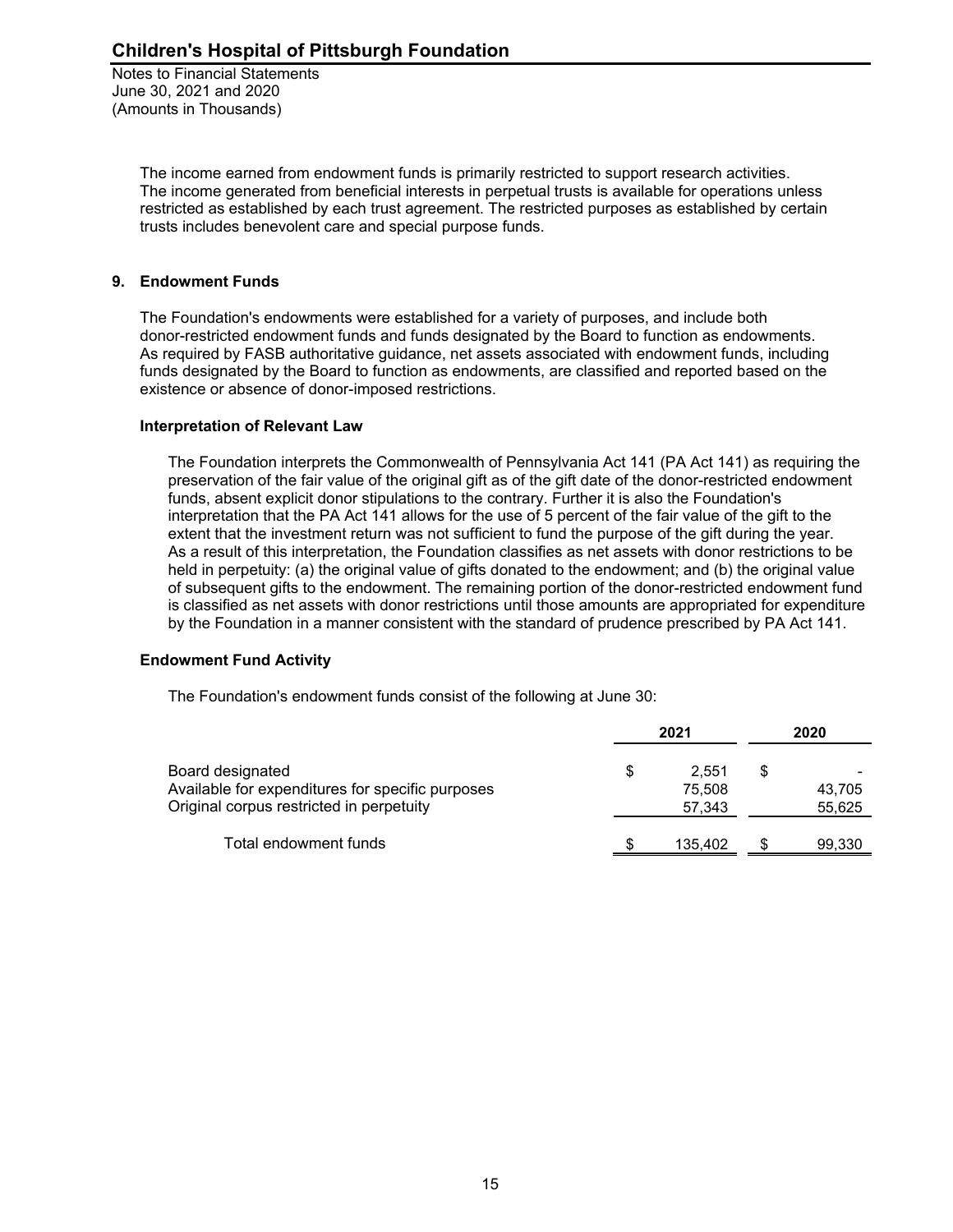Notes to Financial Statements June 30, 2021 and 2020 (Amounts in Thousands)

> The changes in endowment net assets is comprised of the following for the years ended June 30, 2021 and 2020:

|                                                                   | 2021 |                                   |    |                                             |    |                                           |    |                 |  |
|-------------------------------------------------------------------|------|-----------------------------------|----|---------------------------------------------|----|-------------------------------------------|----|-----------------|--|
|                                                                   |      | <b>Board</b><br><b>Designated</b> |    | <b>Available for</b><br><b>Expenditures</b> |    | <b>Restricted in</b><br><b>Perpetuity</b> |    | <b>Total</b>    |  |
| Endowment net assets,<br>beginning of year                        | \$   |                                   | \$ | 43,705                                      | \$ | 55,625                                    | \$ | 99,330          |  |
| Investment return<br>Contributions<br>Reclassifications and other |      | 51<br>2,500                       |    | 41,003                                      |    | 1,699                                     |    | 41,054<br>4,199 |  |
| changes<br>Appropriation of endowment<br>assets for expenditures, |      |                                   |    |                                             |    | 19                                        |    | 19              |  |
| annual transfer for operations                                    |      |                                   |    | (9,200)                                     |    |                                           |    | (9,200)         |  |
| Endowment net assets,<br>end of year                              | \$   | 2.551                             | \$ | 75.508                                      | \$ | 57.343                                    | \$ | 135,402         |  |

|                                                                   | 2020                              |  |                                             |         |                                           |        |       |                  |  |
|-------------------------------------------------------------------|-----------------------------------|--|---------------------------------------------|---------|-------------------------------------------|--------|-------|------------------|--|
|                                                                   | <b>Board</b><br><b>Designated</b> |  | <b>Available for</b><br><b>Expenditures</b> |         | <b>Restricted in</b><br><b>Perpetuity</b> |        | Total |                  |  |
| Endowment net assets,<br>beginning of year                        | \$                                |  | \$                                          | 48,727  | \$                                        | 53,429 | \$    | 102,156          |  |
| Investment return<br>Contributions<br>Reclassifications and other |                                   |  |                                             | (1,348) |                                           | 2,391  |       | (1,348)<br>2,391 |  |
| changes<br>Appropriation of endowment<br>assets for expenditures, |                                   |  |                                             |         |                                           | (195)  |       | (195)            |  |
| annual transfer for operations                                    |                                   |  |                                             | (3,674) |                                           |        |       | (3,674)          |  |
| Endowment net assets,<br>end of year                              |                                   |  |                                             | 43,705  |                                           | 55,625 | \$    | 99,330           |  |

#### **Funds With Deficiencies**

From time to time, the fair value of assets associated with individual donor-restricted endowment funds may fall below the level that the donor or PA Act 141 requires the Foundation to retain as a fund of perpetual duration. In accordance with FASB authoritative guidance deficiencies of this nature that are reported in net assets with donor restrictions were \$0 and \$11 at June 30, 2021 and 2020, respectively.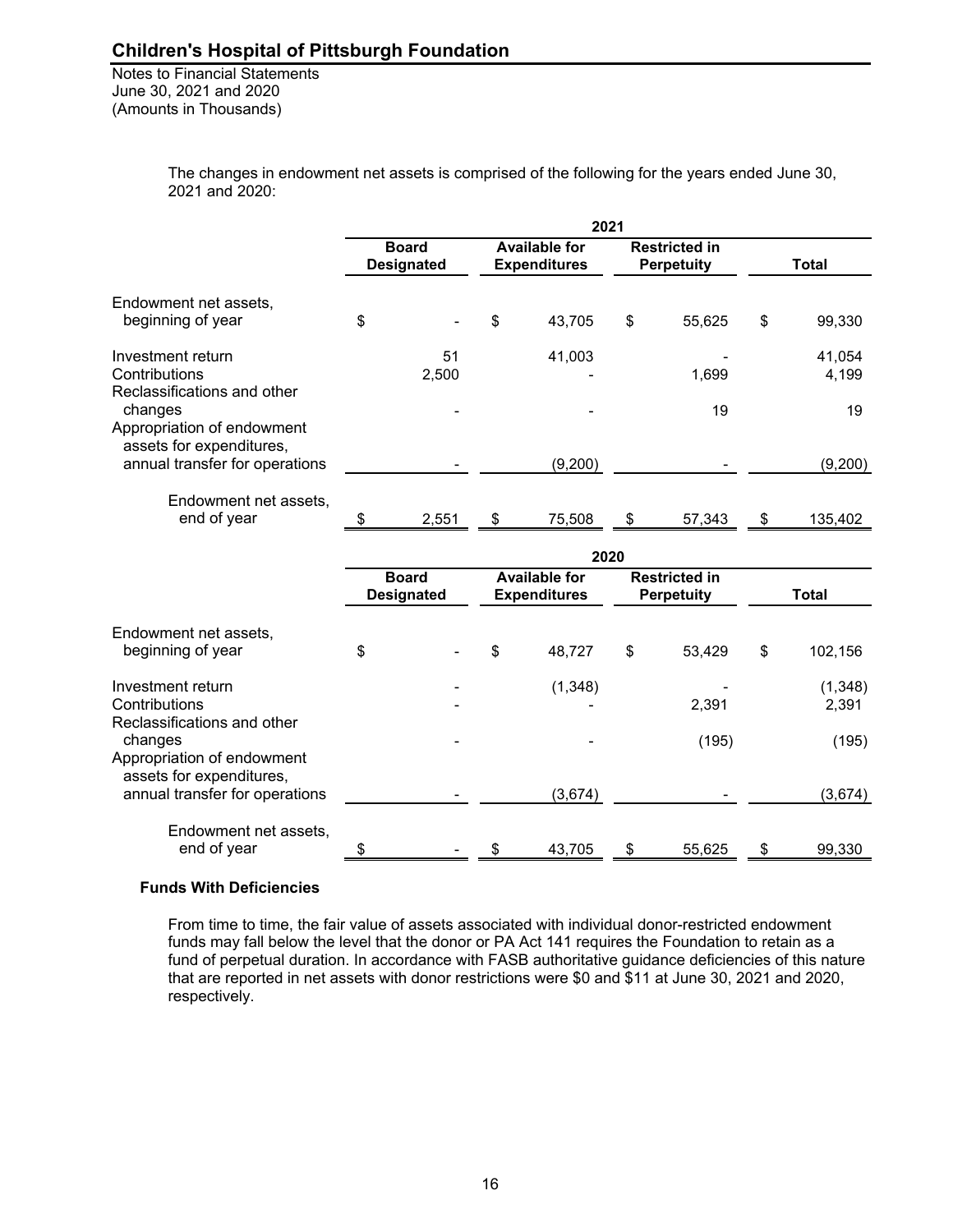#### **Return Objectives and Risk Parameters**

The investment philosophy of the Foundation is based on a disciplined, consistent and diversified approach utilizing multiple asset classes and multiple managers. The Foundation's intent is to accommodate styles and strategies considered reasonable and prudent. Assets are invested with investment managers who invest in mutual funds, corporate bonds and governmental obligations. Additionally, a portion of the funds are invested in alternative investments which include investments in private investment partnership funds and distressed debt funds. The primary objective is to grow the assets to ensure the Foundation can continue to support the Hospital's operations.

#### **Strategies Employed for Achieving Objectives**

To satisfy its long-term rate of return objectives, the Foundation relies on a total return strategy in which investment returns are achieved through both capital appreciation (realized and unrealized) and current yield (interest and dividends). The Foundation targets a diversified asset allocation that is set by the Foundation's Finance and Investment Committee. The investment assets are invested according to the following asset allocation guideline:

|                                  | <b>Current</b><br><b>Targets</b> | Long-Term<br><b>Future Target</b><br>Range |  |  |
|----------------------------------|----------------------------------|--------------------------------------------|--|--|
| Domestic large-cap equity        | 25.00<br>$\%$                    | $15.00 - 30.00 %$                          |  |  |
| Domestic mid to small-cap equity | 10.00                            | $5.00 - 15.00$                             |  |  |
| International developed equity   | 15.00                            | $8.00 - 18.50$                             |  |  |
| Emerging markets                 | 15.00                            | $8.00 - 18.50$                             |  |  |
| Fixed income                     | 20.00                            | $8.00 - 25.00$                             |  |  |
| Hedge funds                      | 0.00                             | $5.00 - 20.00$                             |  |  |
| Private equity                   | 15.00                            | $10.00 - 30.00$                            |  |  |
|                                  |                                  |                                            |  |  |

# **Spending Policy and How the Investment Objectives Relate to Spending Policy**

PA Act 141 states that provided an organization adopts and follows an investment policy seeking a total return for the assets held, the organization may annually select a spending percentage between 2 percent and 7 percent of the three year average fair market value of the assets held by an organization.

The Affiliation Agreement requires that the Foundation, for a minimum of 20 years, will provide annual financial support equal to 5 percent of the rolling 12 quarter average of the corpus (defined as the value of all of the Foundation's assets less any funds held by the Foundation where the donor has directed a different spending provision). Such calculation includes the endowment funds. Any shortfalls of earnings may be made from excess earnings in prior years.

# **10. Related-Party Transactions**

#### **Annual Financial Support**

The Foundation entered into an agreement to provide annual financial support to the Hospital for a period of 20 years (Note 2). The Foundation provided annual financial support of \$30,816 in 2021 and \$25,372 in 2020. Amounts owed to the Hospital under this agreement were \$2,256 at June 30, 2021 and \$4,078 at June 30, 2020.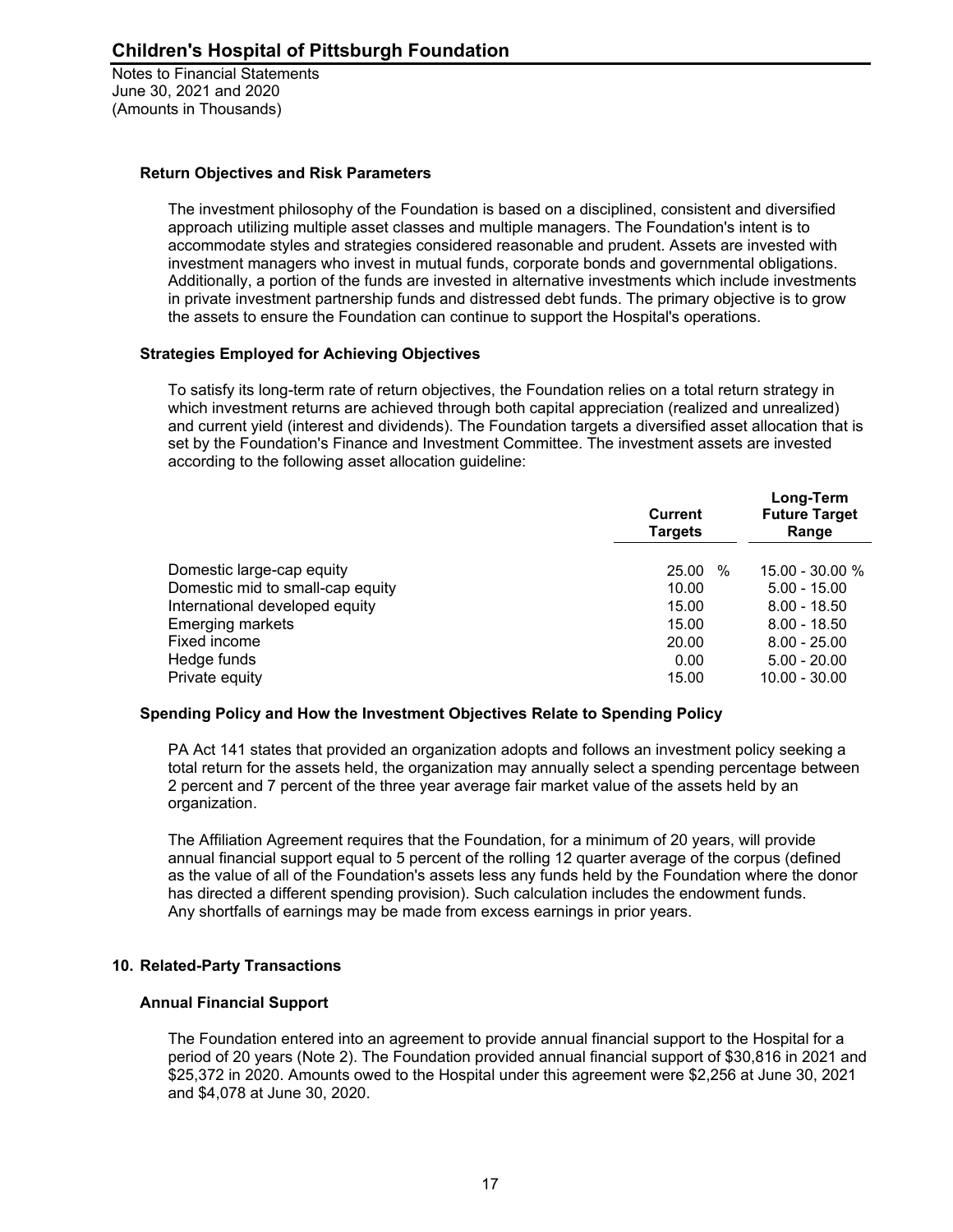#### **Operating Expenses**

Certain expenditures, primarily operating expenses, are paid by the Hospital and subsequently reimbursed by the Foundation. Accounts payable relating to these transactions were \$822 at June 30, 2021 and \$483 at June 30, 2020.

#### **Contributed Services**

The Foundation entered into a lease agreement with the Hospital in 2019. Under the agreement, the Hospital agreed to provide office space to the Foundation beginning December 1, 2019. The lease renews annually at the discretion of the Hospital and the Foundation through December 31, 2029.

The Hospital contributed \$465 and \$337 of office space to the Foundation in 2021 and 2020, respectively. Expenses related to these contributed services are included in general and administrative expenses in the statements of activities and changes in net assets.

#### **Conditional Promise to Give**

The Board has approved a conditional promise to give to the Hospital, in an amount up to \$30 million to support existing and future research initiatives. The funding will be provided as the Hospital incurs the expenses and submits requests for funding to the Foundation. To the extent they are available, donor restricted funds will be used to satisfy this promise to give. Any remaining amounts will be funded using net assets without donor restrictions. The funding will be available over the five year period ending in October 2024. The Foundation transferred \$4,441 to the Hospital under this agreement for the year ended June 30, 2021.

# **11. Functional Expenses**

The Foundation's primary purpose is to support the fundraising and development efforts of the New CHP. Expenses by functional classification consist of the following for the years ended June 30, 2021 and 2020:

|                                                                                                      | 2021                          |        |                                             |       |       |       |    |        |  |
|------------------------------------------------------------------------------------------------------|-------------------------------|--------|---------------------------------------------|-------|-------|-------|----|--------|--|
| Salaries and wages                                                                                   | <b>Fundraising</b><br>Program |        | <b>General and</b><br><b>Administrative</b> |       | Total |       |    |        |  |
|                                                                                                      | \$                            |        | \$                                          | 2,451 | \$    | 1,336 | \$ | 3,787  |  |
| Employee benefits and payroll<br>taxes                                                               |                               |        |                                             | 641   |       | 207   |    | 848    |  |
| Contracted services and<br>professional fees                                                         |                               |        |                                             | 959   |       | 195   |    | 1,154  |  |
| Office supplies and expenses                                                                         |                               |        |                                             | 83    |       | 209   |    | 292    |  |
| Event expenses                                                                                       |                               |        |                                             | 275   |       |       |    | 275    |  |
| Other expenses<br>Contributions to Children's<br>Hospital of Pittsburgh of<br>UPMC, annual financial |                               |        |                                             | 285   |       | 688   |    | 973    |  |
| support and petition requests                                                                        |                               | 30,816 |                                             |       |       |       |    | 30,816 |  |
| Total                                                                                                |                               | 30,816 | \$                                          | 4,694 | S     | 2,635 | \$ | 38,145 |  |